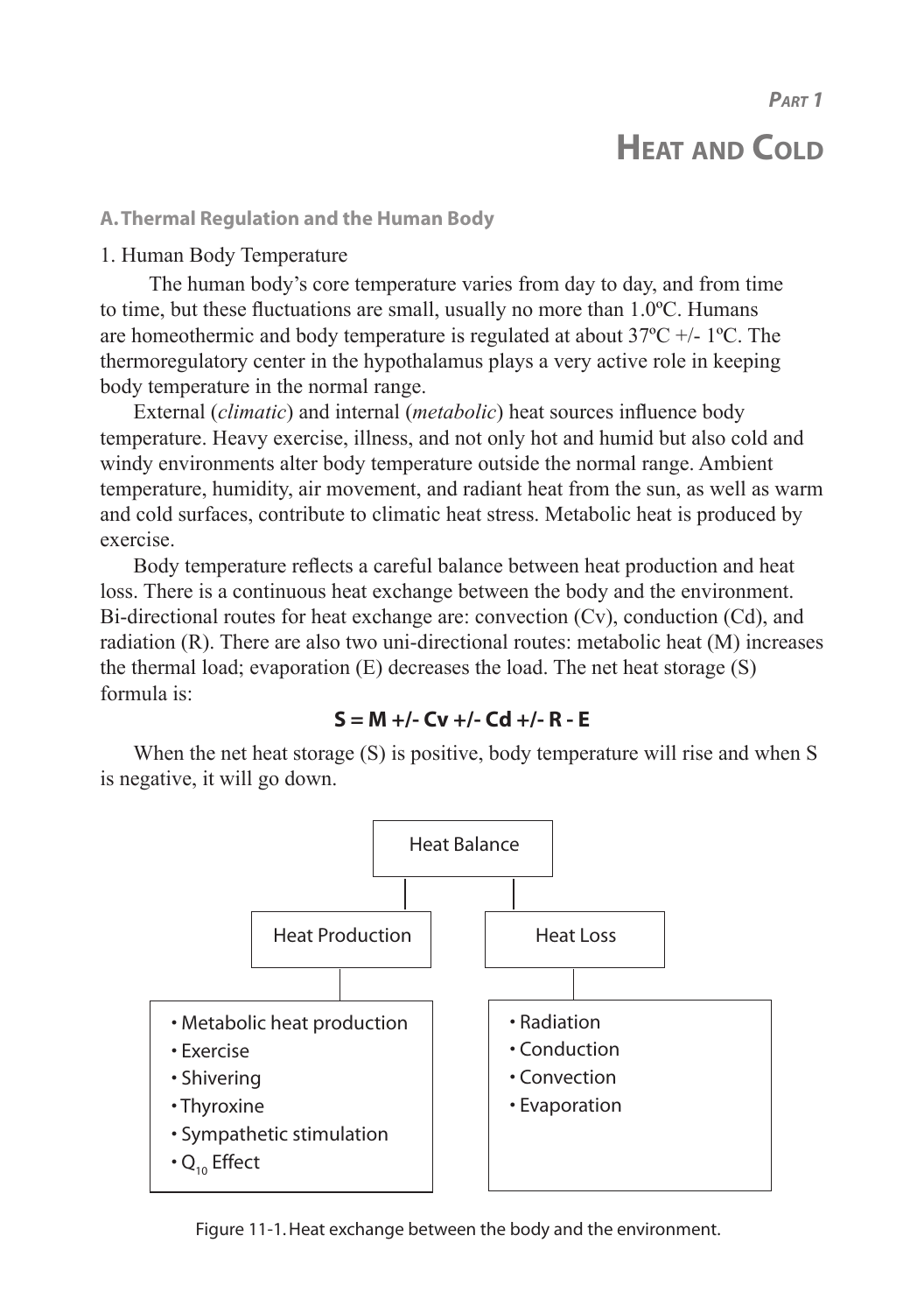## 2. Climatic Heat Stress

Air temperature alone is not an accurate index of climatic heat stress.Temperature and other important factors, including radiant energy, wind velocity and humidity, contribute to climatic heat stress. To determine the overall effect of these factors, a combination of measurements must be made. The Wet Bulb Globe Temperature (WBGT) index has been introduced to assess climatic heat stress. It consists of three thermometers: dry bulb (Tdb), which measures air temperature; wet bulb (Twb), which measures relative humidity; and black globe (Tg), a measure of solar radiation. The difference between the wet and dry bulb temperatures indicates the environment's capacity for cooling by evaporation. A very modern, simple and handy apparatus to measure the WBGT is available.

The WBGT provides a single temperature reading to estimate climatic heat stress and cooling capacity of the surrounding environment.

The Wet Bulb Globe Temperature (WBGT) =

 $(0.7 \times \text{Twb}) + (0.1 \times \text{Tdb}) + (0.2 \times \text{Tg})$  (outdoors)

 $(0.7 \times \text{Twb}) + (0.3 \times \text{Tdb})$  (indoors)

The importance of relative humidity is indicated by its 70% contribution to the WBGT.

The WBGT is the basis for recommendations by the American College of Sports Medicine (see Appendix 4, *ACSM Position Statement: Heat and Cold Illnesses During Distance Running* and Appendix 5*, IAAF Policy on Fluid Replacement*) for exercise under various environmental conditions for the fit general population. Highly trained elite athletes often are able to exceed these limits, but with appropriate cautions.

## 3. Metabolic Heat Stress

A large part of the energy that the body generates is degraded to heat. All body tissues produce heat that can be used to maintain body core temperature. When heat production exceeds the body's heat loss, body temperature rises. Intense exercise may increase the metabolic energy expenditure 20–25 times over resting levels. No more than 25% of this energy is utilised for muscular movement—the remainder is heat, which the body must dissipate. Metabolic heat is transferred by convection from working muscles to the blood stream, and thence to the body's core. Without adaptive mechanisms, even moderate exercise would elevate body temperature by 1ºC every 5–6 minutes; thus, exercise would be limited to no more than 20–30 minutes before heat stress fatigue or life-threatening hyperthermia intervened.

In fact, the body is able to respond to a heat load through a variety of physiologic mechanisms: sweat rate, body and skin blood flow shifts, cardiac output, respiratory rate, and a sensation of heat intensity. Well-trained endurance athletes can sustain a core temperature of 39º–41ºC for prolonged periods. The muscles' energy systems become more chemically effective with a small rise in muscle temperature. However, a critical thermal maximum is reached at 42ºC (108ºF), so there is a limited safety margin at intense levels of exercise. Heavier athletes run a higher risk of overheating than lighter athletes when exercising at the same rate.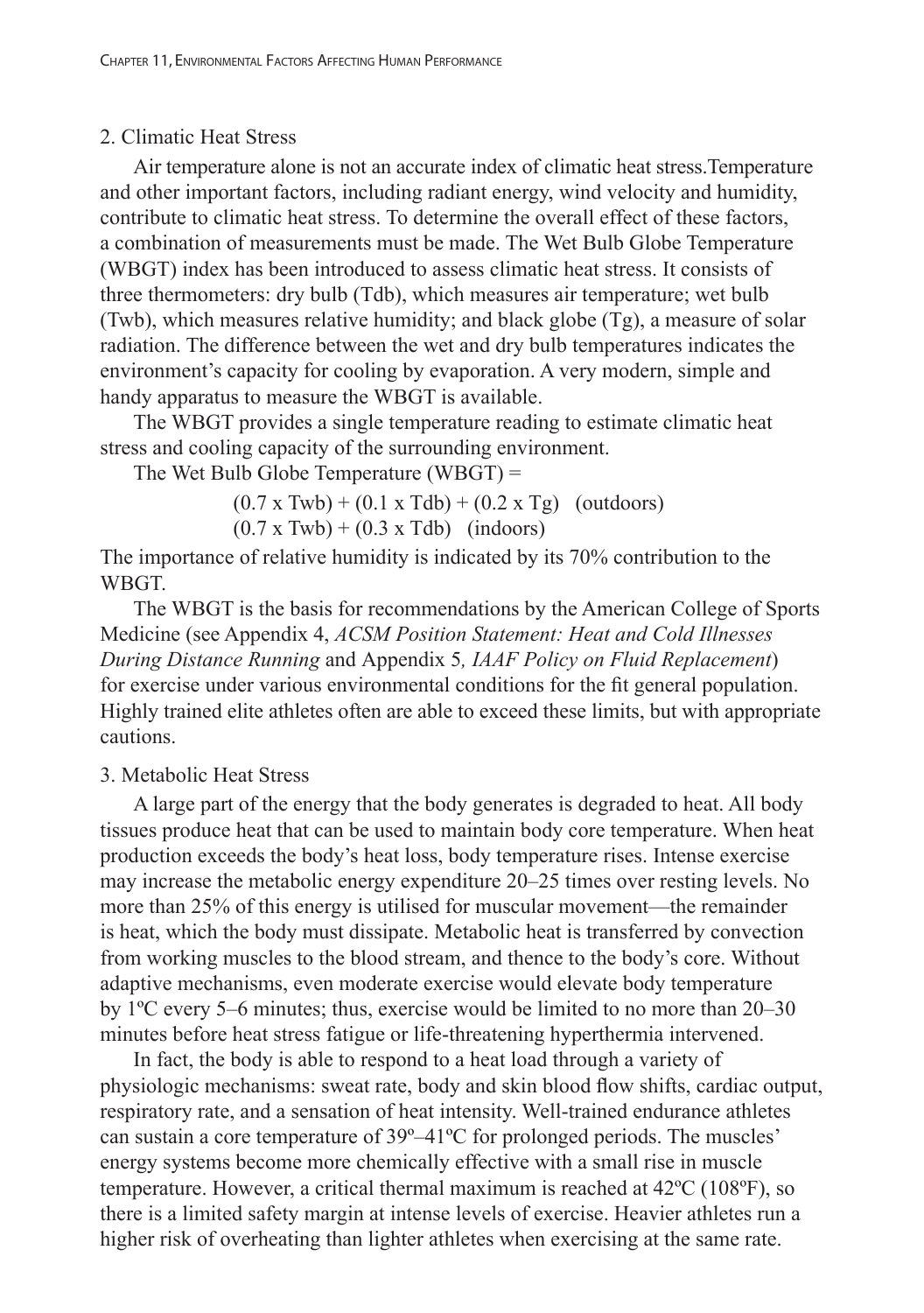#### a. Physiologic responses

 Core temperature is sensed by the hypothalamic thermoregulatory center. This center then sets off a number of circulatory adjustments in an effort to dissipate heat. Primarily this involves increasing cardiac output and redistribut ing blood from the visceral organs to the working muscles and skin.

 During heat stress, skin blood flow may be up to 20-fold higher than at rest ing level. Sweat glands become more active for increasing evaporative heat loss.

Four mechanisms are responsible for heat exchange at the skin surface:

- i. **Conduction** has a minimal effect on body heat transfer, as it depends upon direct contact between skin and a cooler object. Conduction could be utilised by immersion in water to cool or warm the body.
- ii. **Convection** is responsible for transferring heat from working muscles and the skin surface. The circulatory system transports the heat generated in the active muscles to the surface of the body. The air around the body is in constant motion and it sweeps away the warmed air molecules on the skin surface. It is dependent upon (a) the temperature differential between skin and the environment; and (b) the heat transfer coefficient, which varies with available body surface area and wind velocity. Minimal body fat and loose-fitting clothing enhance an athlete's convection potential.

 Conduction and convection constantly remove body heat when air temperature is lower than skin temperature. Inversely, convection and conduction cause heat gain in a very hot environment.

- iii. **Radiation,** including solar radiation and radiant heat from tracks, roads, and surrounding structures, can be a major contributor to an athlete's heat load. At rest, radiation is the primary method for discharging the body's excess heat. The heat is given off in the form of infrared rays. Radiation heat loss or gain depends upon the temperature gradient between the skin and the environment.
- iv. **Evaporation** is the most important heat dissipation mechanism in warm environments. Though it accounts for only 20% of body heat loss at rest, more than 80% of body heat loss is achieved by evaporation when environmental temperature exceeds 20ºC (68ºF) (Table 11-1). Fit athletes can produce up to 30 ml of sweat per minute, but not all of this is available for heat elimination. Evaporative rate is determined by air velocity and the water vapor pressure gradient between the skin and the environment. This latter is determined by the **relative humidity** of the air. High humidity limits sweat evaporation and therefore, heat loss. Each liter of effective evaporated sweat removes 580 Kcal from the body. Evaporation plays a very important role in dissipating heat during exercise.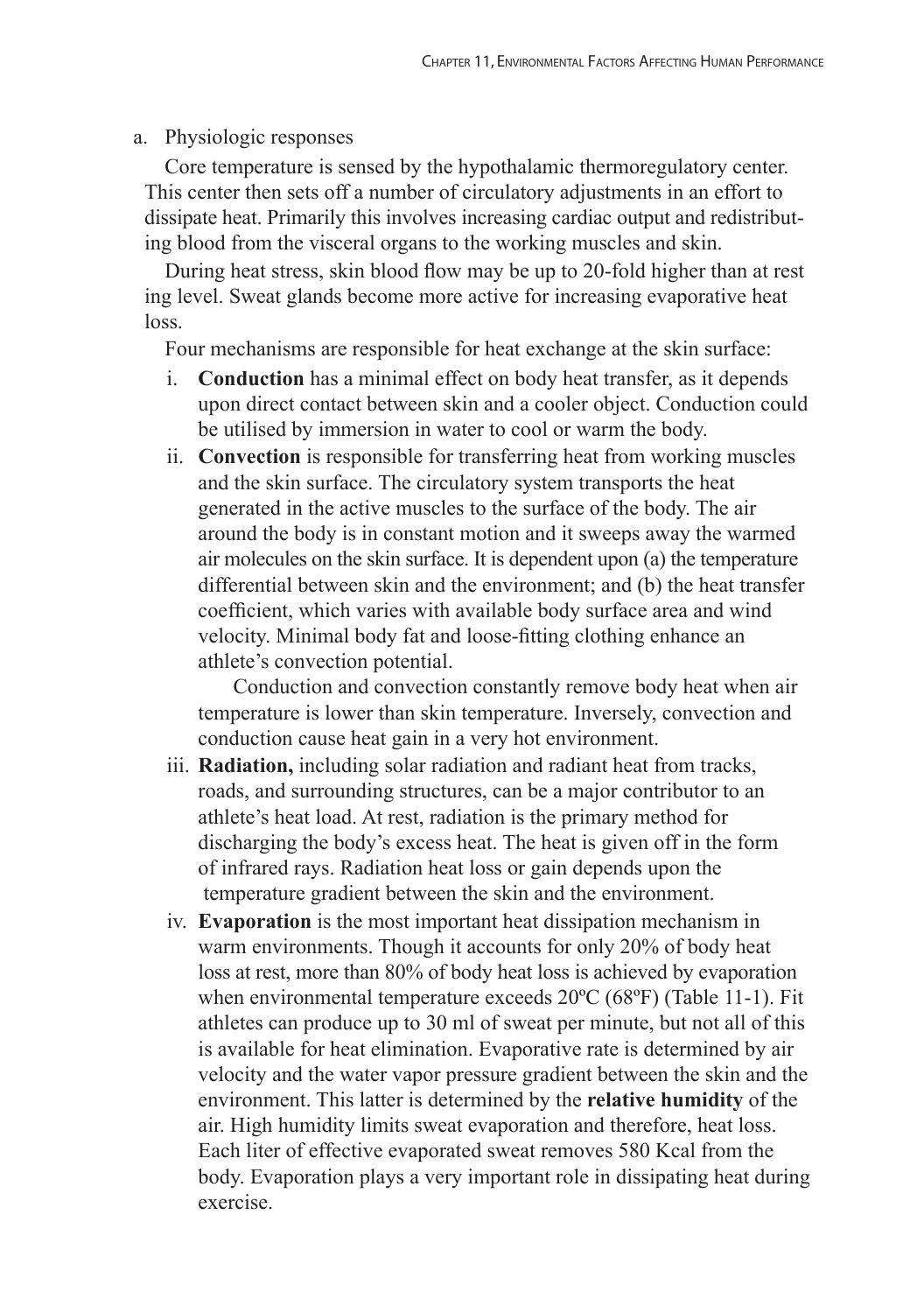| <b>Mechanism of heat loss</b> | $%$ total | <b>Rest</b><br>Kcal/min | $%$ total | <b>Exercise</b><br>Kcal/min |
|-------------------------------|-----------|-------------------------|-----------|-----------------------------|
| Conduction and convection     | 20        | 0.3                     | 15        | 2.2                         |
| Radiation                     | 60        | 0.9                     |           | 0.8                         |
| Evaporation                   | 20        | 0.3                     | 80        | 12.0                        |

Table 11-1. Estimated heat loss at rest and during exercise at 70% VO<sub>2</sub> max.

4. Acclimatisation to Heat and Maximising Heat Loss

Partial adaptation to heat stress occurs even with training at moderate temperatures, but full acclimatisation can be achieved only with repeated bouts of exercise in the heat. At least five to ten days of training in the heat are required for full acclimatisation. This should begin by training at a reduced intensity (60–70% of the usual load), so as to avoid heat-related disorders.

There are numerous adaptations that occur as a result of acclimatisation to exercise in the heat:

- a. Sweat rate in the skin areas exposed to heat is higher, thus enhancing evaporative capacity. An increased production of aldosterone can strongly stimulate the sweat glands and cause them to reabsorb more sodium and chloride.
- b. Earlier onset of sweating leads to a lower skin temperature, improved core-skin temperature gradient, and less demand for blood flow to the skin. This latter provides improved muscle blood flow and oxygen supply.
- c. Plasma volume is increased, due to an increased production of aldosterone and antidiuretic hormone (ADH). Aldosterone causes sodium and chloride retention by the renal and sweat tubules, and ADH increases renal water retention. Hence, there is a decrease in sweat sodium and chloride, but not potassium. More sodium is retained, which promotes water retention. Plasma and interstitial fluid volumes can increase 10–20%.
- d. Body core temperature can be kept lower, as heat dissipation is more efficient.
- e. Heart rate is lower at any given work load, as the core temperature is lower, plasma volume is higher, skin blood flow distribution is decreased, and there is improved stroke volume.
- f. The perception of heat stress is reduced.
- g. Onset of fatigue is delayed, as the rate of muscle glycogen utilisation is decreased.

Men and women acclimatise equally well. Training in a hot, humid environment is more stressful than training in hot, dry conditions.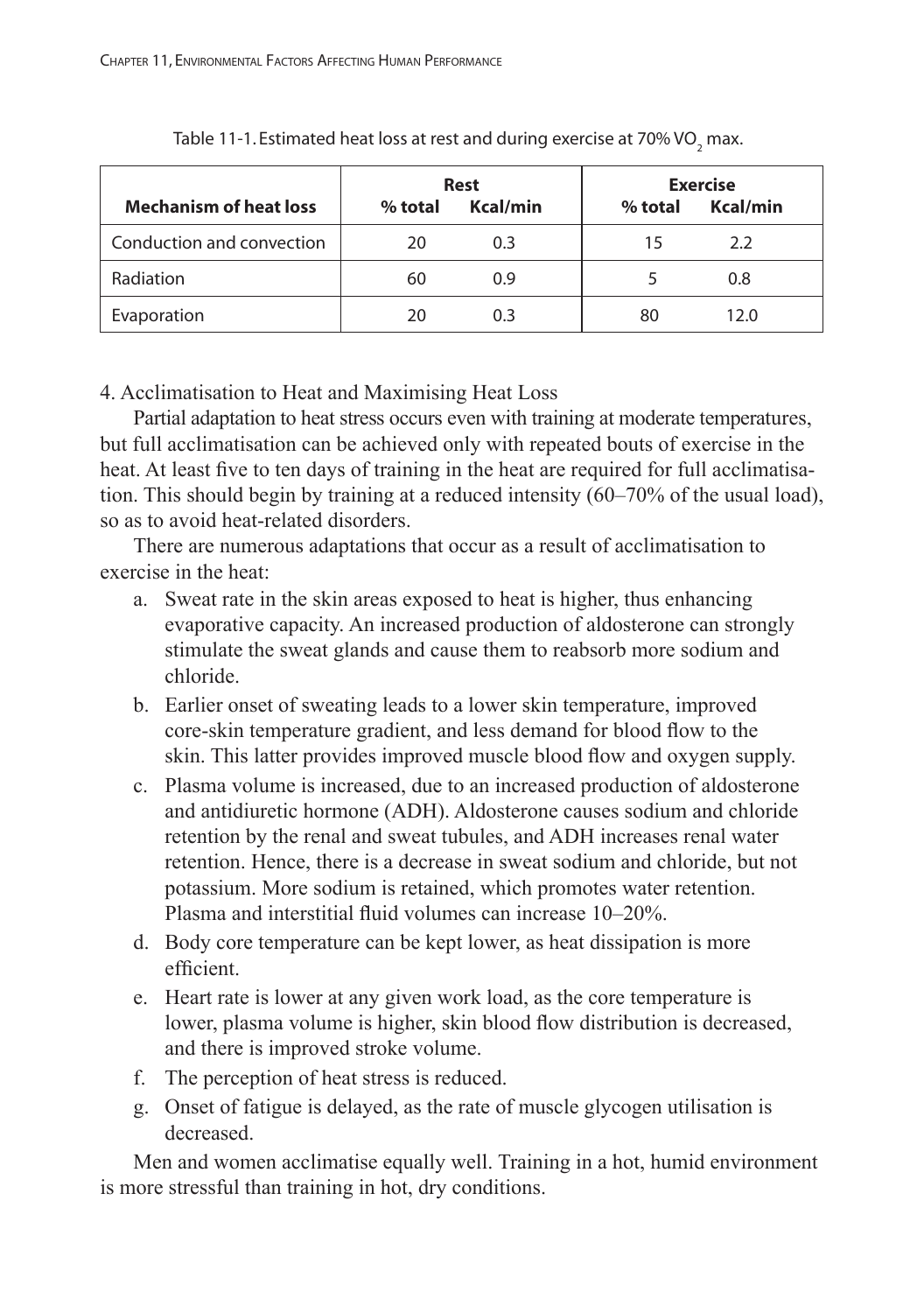## 5. Cold Exposure Thermoregulation and Minimising Heat Loss

The body's hypothalamic set-point for temperature regulation is about 37ºC  $+/- 1$ <sup>o</sup>C. A decrease in skin or core temperature signals the thermoregulatory center in the posterior hypothalamus to set off a number of mechanisms to increase heat production. These include:

- a. Shivering—involuntary muscular contractions in response to cold. This can cause a 4–5 fold increase in heat production. Shivering results in decreased muscular coordination and impairs performance.
- b. Non-shivering thermogenesis. The sympathetic nervous system releases epinephrine and nor-epinephrine in response to cold exposure, causing anaerobic glycolysis and a release of free fatty acids from fat stores. This mechanism occurs in young children because of their rich brown fat.
- c. Increased thyroxin production. Hypothalamic thyrotropin-releasing hormone (TRH) rises, stimulating TSH release and ultimately elevated thyroxin production to increase general metabolic rate.
- d. Peripheral vaso-constriction. The sympathetic nervous system stimulates skin's smooth muscle contraction, thus shunting blood away from the skin and into deeper tissues.

The balance between heat loss and heat production is controlled by a number of factors. Generally, the greater the gradient between skin and environmental temperature, the greater the heat loss. However, a great number of anatomic and environmental factors affect the rate and degree of heat loss. For example, body size and body composition influence heat loss. Subcutaneous fat acts as an insulator. Smaller athletes such as children have a higher surface area/mass ratio, and may sustain greater heat loss. Clothing helps reduce heat loss.

The degree of heat loss also depends on air movement (convection), humidity, evaporation (sweating), and ambient temperature. Wind velocity exacerbates heat losses from convection, radiation, and evaporation. This is known as the Wind Chill Effect, and is expressed as the Wind Chill Factor (Table 11-2).

Exercise in the cold can affect muscle function. Muscle functions best at a temperature of 40ºC. Cooling alters the nervous system and the muscle fiber's recruitment pattern. Muscle shortening velocity and power decrease when the temperature is lowered. Muscle glycogen utilisation is higher during exercise in the cold. Epinephrine and nor-epinephrine secretion increases markedly. However, FFA may not rise as much as in a normal environment, as blood flow to subcutaneous fat areas is lower, and less FFA are mobilised.

So long as clothing is adequate and metabolic rate remains high, the body temperature and function can be maintained. However, as fatigue develops and exercise intensity (i.e., race pace) slows, heat production declines and hypothermia may develop.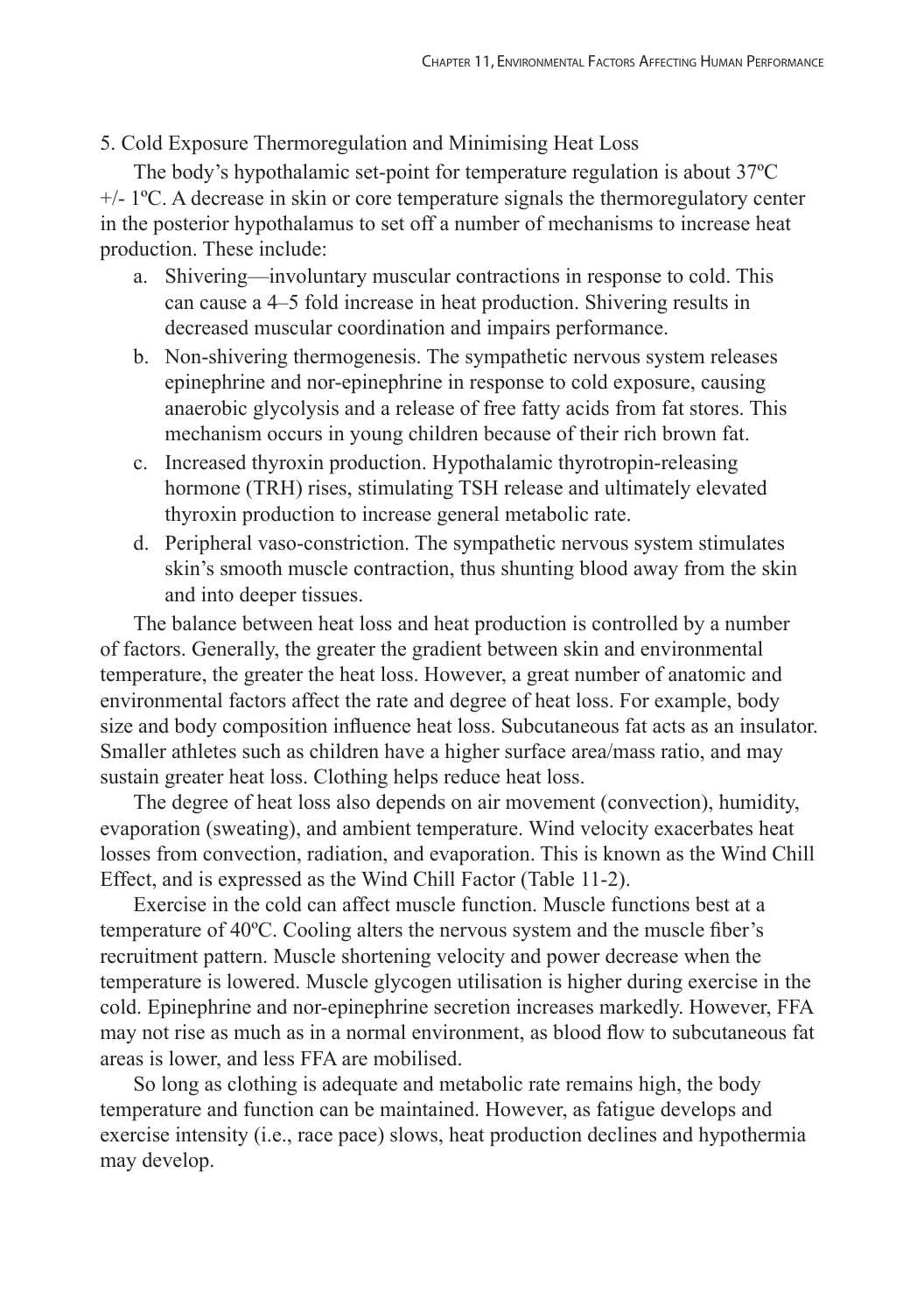| ؚ<br>ž |
|--------|
|        |
|        |
|        |
|        |
|        |
|        |
|        |
| i      |
|        |
|        |
|        |
|        |
| ĵ      |
|        |

| ۱<br>ı<br>۱                        |  |
|------------------------------------|--|
| ਟ<br>í<br>$\overline{a}$<br>I<br>٠ |  |
|                                    |  |
|                                    |  |
| i                                  |  |

|                        | 50<br>10)       | $49$<br>$49$   | (1, 1)<br>$\overline{\mathbf{50}}$ | $(-6.7)$<br>$\overline{20}$ | $(-12.2)$<br>$\overline{\phantom{0}}$ | $(-17.8)$<br>$\bullet$ | $(-23.3)$<br>$-10$ | $(-28.9)$<br>$-20$   | $(-33.3)$<br>$-30$ | $(-40)$<br>$-40$ | $(-45.6)$<br>-50 |
|------------------------|-----------------|----------------|------------------------------------|-----------------------------|---------------------------------------|------------------------|--------------------|----------------------|--------------------|------------------|------------------|
| speed<br>(mph)<br>Wind |                 |                |                                    |                             | Equivalent Temperature (°F)           |                        |                    |                      |                    |                  |                  |
| 5                      | 48              | 57             | 27                                 | $\frac{1}{2}$               | O                                     | ၯ                      | $-15$              | -26                  | -36                | -47              | -57              |
| $\overline{0}$         | 9               | 28             | $\frac{6}{1}$                      | 4                           | ৽                                     | $-24$                  | -33                | $\frac{6}{1}$        | -58                | $-70$            | 83               |
| $\overline{1}$         | 36              | 22             | ᡡ                                  | ּף                          | $-18$                                 | -32                    | $-45$              | -58                  | -72                | $-85$            | 99               |
| 20                     | 32              | $\frac{8}{10}$ | 4                                  | $\frac{0}{1}$               | $-25$                                 | -39                    | -53                | $\overline{\varphi}$ | -82                | 96               | $-110$           |
| 25                     | $\overline{50}$ | $\frac{6}{1}$  | 0                                  | $-15$                       | $-29$                                 | $\overline{4}$         | -59                | $-74$                | $-88-$             | $-104$           | $-118$           |
| 30                     | 28              | $\tilde{1}$    | Ļ                                  | $-18$                       | -33                                   | $\frac{8}{3}$          | \$9                | -79                  | $-94$              | $-109$           | $-125$           |
| 35                     | 27              |                | 4                                  | $-20$                       | -35                                   | -51                    | $\sqrt{9}$         | -82                  | -98                | $-113$           | $-129$           |
| $\overline{a}$         | 26              | $\Xi$          | ٩                                  | $-21$                       | $-37$                                 | -53                    | 69                 | -85                  | $-100$             | $-115$           | $-132$           |
|                        | Minimal Risk    |                |                                    |                             |                                       | Increasing Risk        |                    | Great Risk           |                    |                  |                  |

c.f.  $°C = ({}^{e}F - 32)/1.8$ c.f.  $^{\circ}$ C = ( $^{\circ}$ F - 32) / 1.8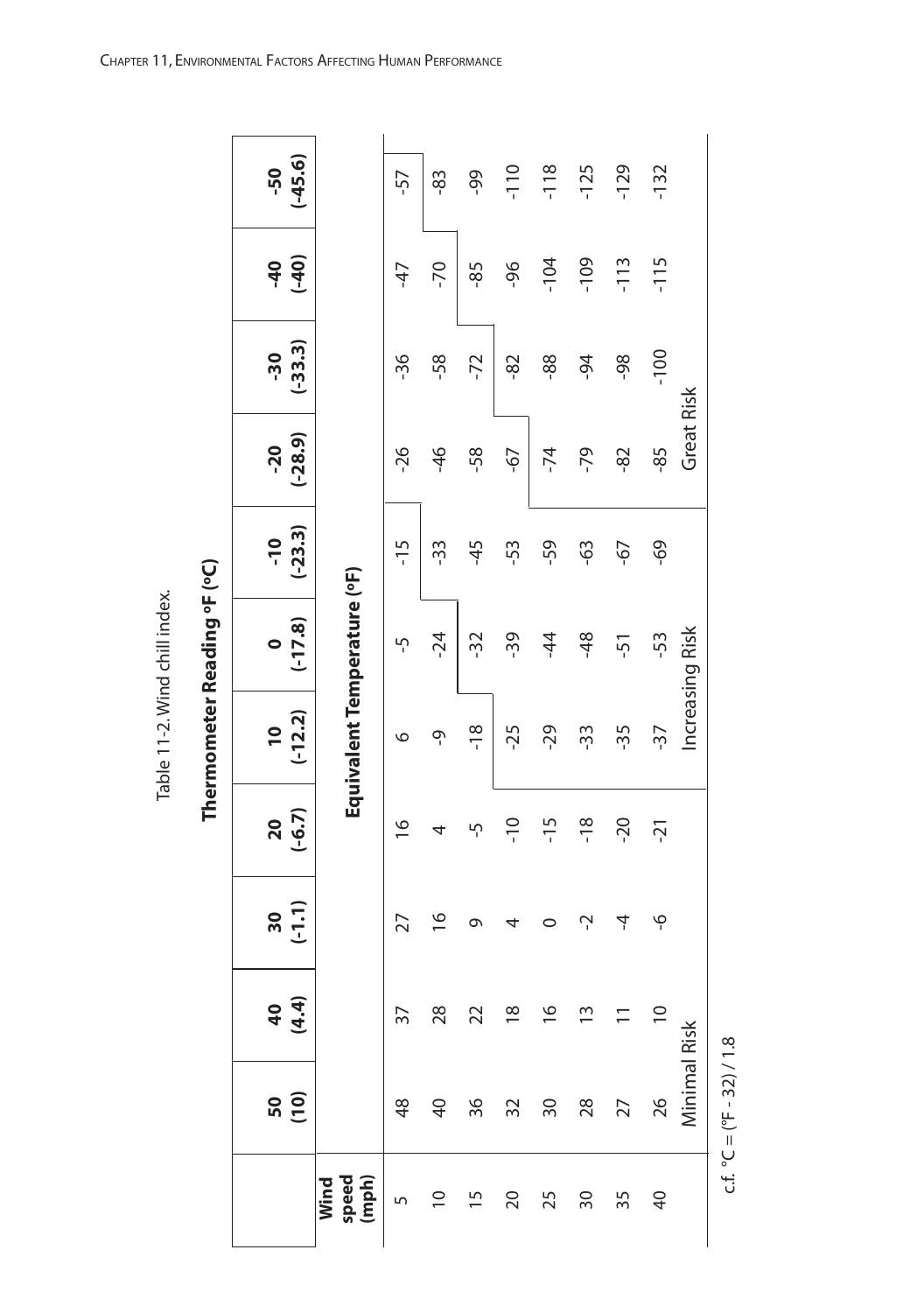## **B. Thermal Regulation and Disorders**

## 1. Heat Related Disorders

Heat related disorders occur when thermoregulatory mechanisms fail to compensate for elevations in core temperature caused by environmental or metabolic heat load. Heat related disorders might encompass a wide spectrum of symptoms of varying severity, ranging from heat cramps and dehydration to heat exhaustion and life-threatening heat stroke.

- a. **Heat cramps**, the least serious type of heat related disorders, are caused by loss of sodium and potassium associated with heavy sweating in unacclimatised individuals.
	- i. Signs/symptoms: painful skeletal muscle spasms, primarily of the muscles most heavily used during exercise (e.g. calves, abdomen).
	- ii. Treatment: move individual to a cooler location and administer fluid/electrolyte solutions or a saline solution, generally taken orally.
	- iii. Prevention: adequate fluid/electrolyte replacement, added salt to food; eat a balanced, high K+ diet.
- b. **Dehydration** commonly accompanies exercise in warm, humid conditions, when fluid replacement is inadequate. It complicates heat exhaustion and heat stroke.
	- i. Signs/symptoms: fatigue, lethargy, irritability, loss of coordination, faintness, altered consciousness.
	- ii. Treatment: cool fluids; dilute electrolyte solutions.
	- iii. Prevention: pre-hydrate; adequate fluid replacement during activities.
- c. **Heat exhaustion** is a serious heat illness caused by increased exercise heat load plus dehydration. The pathophysiology of heat exhaustion is the inability of the cardiovascular system to adequately supply blood to organs, especially to the brain.
	- i. Signs/Symptoms: "core" (rectal) temperature elevated, usually not above 39.5ºC (103ºF); "goose flesh", headache, lethargy, fatigue, dizziness, fainting, hypotension, rapid pulse, altered consciousness, nausea, vomiting, incoordination.
	- ii. Treatment: (See also Appendices 8 and 9, *Differential Diagnosis and Treatment of Exertional Heat Stroke and Heat Exhaustion on Site* and *in a Clinic Setting*).
		- Move to a cool, shaded area.
		- Remove excess clothing.
		- Elevate feet to avoid shock
		- Begin immediate cooling with cold or iced cloths, sponges, etc. to torso, axillae, groin, other exposed areas.
		- Begin hydrations with cool fluids, orally if possible, otherwise start IV fluids (Dextrose/0.5N saline).
		- Monitor vital signs, rectal temperature if possible.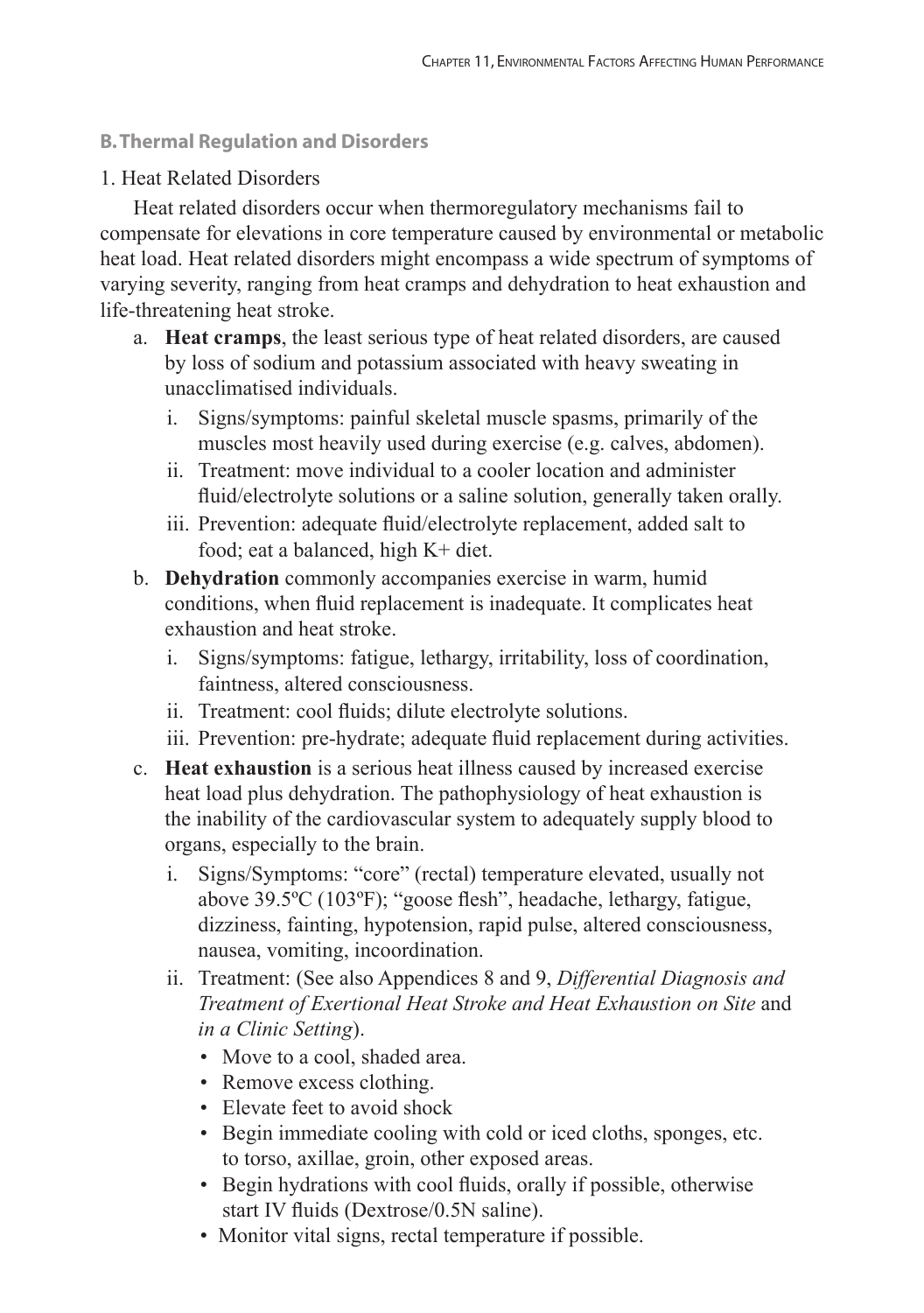• Transfer to hospital, when unconscious or incomplete response to therapy.

# iii. Prevention:

- Avoid competition under adverse conditions, or adjust pace to existing conditions.
- Utilise acclimatisation measures prior to competition.
- Pre-hydrate; emphasise hydration during the competition.
- Wear appropriate clothing, which will "breathe" and allow sweat to evaporate.
- d. **Heat stroke,** a life-threatening heat-related disorder and a medical emergency**,** is difficult to distinguish from heat exhaustion because sweating may continue. Heat stroke represents thermoregulatory failure, with reduction in skin blood flow in order to maintain the central circulation. Core temperature is more elevated, usually 40ºC or higher.
	- i. Signs/symptoms: core temperature exceeding 40ºC, cessation of sweating, rapid pulse, rapid respiration, hypotension, CNS symptoms predominate: unsteady gait, confusion, combative behaviour, reduced consciousness, convulsion, and coma. These signs and symptoms represent a medical emergency.
	- ii. Treatment: (see also Appendix 8)
		- Move to a cool, shaded area. Lay down with feet elevated.
		- Loosen or remove clothing.
		- Begin cooling at once. In the field, it may be necessary to assume that temperature is elevated, as taking a rectal temperature may not be feasible. Oral or axillary temperature is quite unreliable. Apply cool water, and fan to increase evaporation. Apply ice packs over major vessels in neck, axillae, groin. Cool to a rectal temperature of 39ºC (102ºF).
		- Start IV fluids (Normal saline)
		- Evacuate to a medical facility as early as possible. Manage as a medical emergency, with monitoring of cardiac, neurologic, and renal function, and electrolyte balance.

(For prevention and cautions related to thermal injuries, see Appendix 4, *ACSM Position Stand on Heat and Cold Illnesses During Distance Running* and Appendix 5, *IAAF Policy on Fluid Replacement*.)

# 2. Cold Injuries

Activities in water and in alpine locales, and prolonged activity can cause cold injuries. The cold stress conditions of concern are hypothermia and frostbite. Hypothermia affects cardiovascular, respiratory, CNS and neuromuscular systems. Hypothermia occurs when core body temperature decreases enough to affect body functions—usually below 35ºC (95ºF). It may be classified clinically as mild, moderate, or severe (Table 11-3).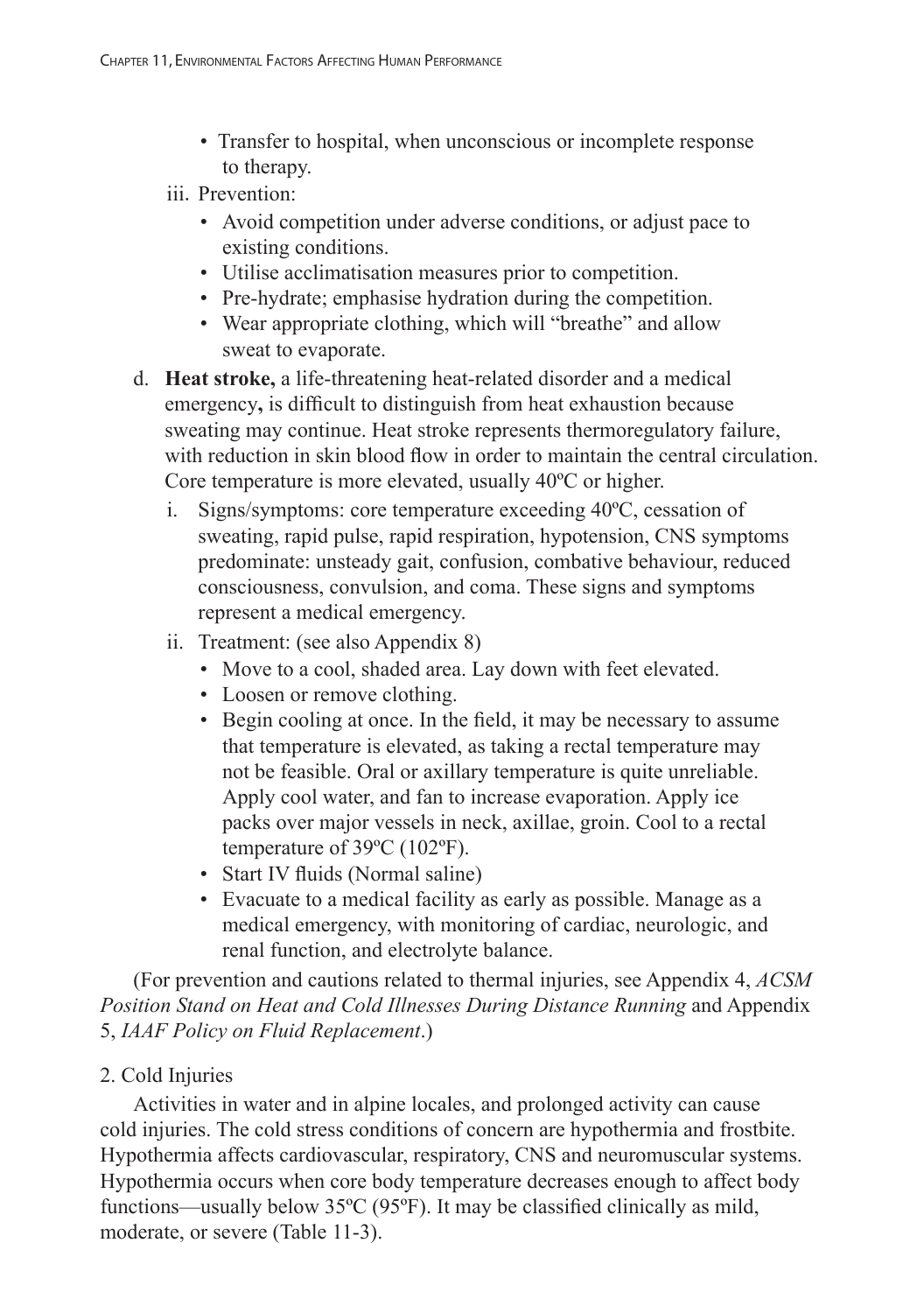| <b>Category</b>      | <b>Rectal Temperature</b>   | <b>Symptoms/Signs</b>                                                                                                                                                                                                                                                                            |
|----------------------|-----------------------------|--------------------------------------------------------------------------------------------------------------------------------------------------------------------------------------------------------------------------------------------------------------------------------------------------|
| Mild Hypothermia     | $33^o - 35^oC$              | Symptoms/Signs: shivering, very cold,<br>hunger, lethargy, confusion, muscle<br>spasm and difficulty with motor tasks,<br>decreased race pace, slurred speech,<br>ataxic gait, slow reflexes.                                                                                                    |
| Moderate Hypothermia | $30^{\circ} - 33^{\circ}$ C | Symptoms/Signs: may not be shivering,<br>semi-conscious with confused actions<br>and irrational behaviour, extremely tired,<br>irritable and depressed, poor judg-<br>ment, loss of memory, disoriented, poor<br>coordination, muscle stiffness, slurred<br>speech, slow and/or irregular pulse. |
| Severe Hypothermia   | less than 30°C              | Symptoms/Signs: loss of consciousness,<br>pupils dilated, heartbeat faint or<br>undetectable.                                                                                                                                                                                                    |

Table 11-3. Categories of hypothermia.

- a. **Hypothermia: Mild**. Rectal temperature 33º–35ºC
	- i. Signs/symptoms: shivering, hungry, lethargic, confused, poor coordination, slurred speech, ataxia.
	- ii. Treatment: insulate the athlete with dry clothing, continue mild exercise, and administer warm liquids.
- b. **Hypothermia: Moderate**. Rectal temperature 30º–33ºC
	- i. Signs/symptoms: semi-conscious, confused, irrational, disoriented, muscle stiffness, slow, irregular pulse.
	- ii. Treatment: exogenous heat via a warm shower, warm water bottles, body contact, inhale warm, moist air; warm liquids; the athletes should be handled with care due to myocardial irritability.
- c. **Hypothermia: Severe**. Rectal temperature below 30ºC
	- i. Signs/symptoms: unconscious, pupils dilated, faint or absent heartbeat.
	- ii. Treatment: transported to a medical facility by emergency vehicle. The trunk must be rewarmed and continuous CPR may be necessary; handle the patient with care to avoid arrhythmias.
- d. **Frostbite** occurs when there is cold-induced peripheral vasoconstriction, leading to tissue freezing.
	- i. Prevention: appropriate clothing—mittens, footgear with dry wool or polypropylene socks, etc.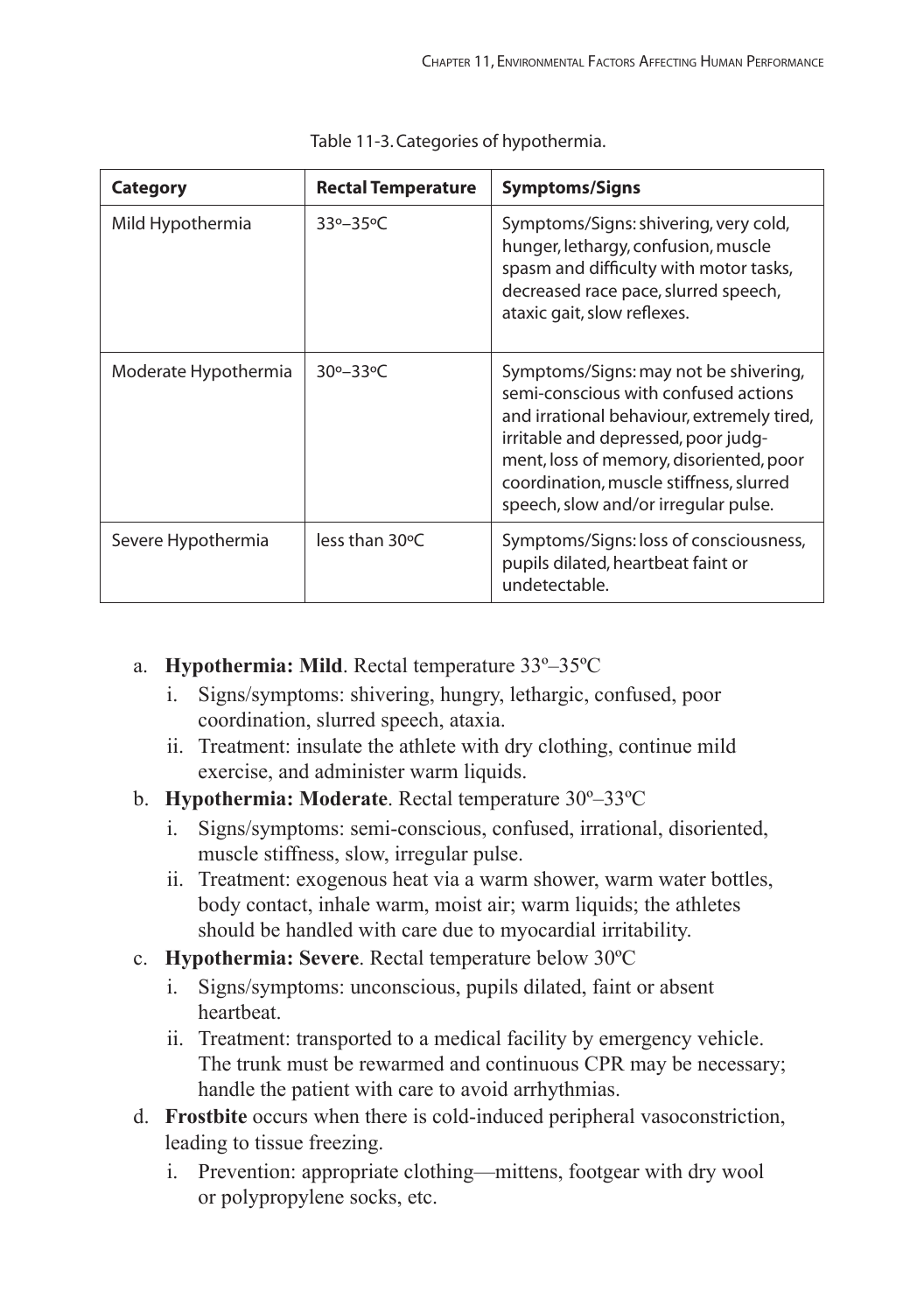- ii. Treatment: leave parts frozen until thawing can be done without the possibility of re-freezing. Keep entire body warm. Avoid physical contact between injured tissue and surroundings. Thaw slowly and gently in warm water, 37º–40ºC.
- e. Prevention of cold injuries
	- i. Administrative
		- Plan adequately to avoid wind-exposed race courses.
		- Caution athletes concerning wind-chill factor, adequate clothing, etc.
	- ii. Athlete preparation
		- Acclimatise to cold conditions—10 days is an ideal acclimatisation period.
		- Ensure adequate nutrition and use muscle glycogen loading to maximise heat production. Avoid caffeine and alcohol. Hydrate before and during a race.
		- Wear layers of material that will draw sweat from the skin and allow evaporation. Wear head cover.
		- Control pace to avoid late slowing and reduced heat production.

- 1. Brooks, G. A., and T. D. Fahey. Exercise in the heat and cold. *In* Exercise Physiology, pp. 443-466. New York: John Wiley & Sons, 1984.
- 2. Brukner, P., and K. Khan. Clinical Sports Medicine (2nd ed.). NSW, Australia: McGraw-Hill, 2002.
- 3. Hubbard, R.W., and L. E. Armstrong (eds.). Exertional heatstroke: an international perspective. Med.Sci. Sport Exerc. 22(1):2-48, 1990.
- 4. International Olympic Committee. Environmental factors. *In* Sports Medicine Manual. Lausanne: IOC, 1990.
- 5. International Olympic Committee. Nutrition for athletes. Lausanne: IOC, 2003.
- 6. Noakes,T. D. Deducing heatstroke pathology. Phys.and Sportsmed. 33(10):39- 40:58, 2005.
- 7. Roberts, W. O. Another viewpoint on exertional heatstroke. Phys. and Sportsmed. 33(10):42-49, 2005.
- 8. Sutton, J. Heat illness. *In* Sports Medicine, R. H. Strauss (ed.), pp. 307-322. Philadelphia: W. B. Saunders Co., 1984.
- 9. U.S. Army Research Institute of Environmental Medicine. Heat stress control and heat casualty management. Technical Bulletin Medical 507. Washington, D.C.: Department of the Army. www.usariem.army.mil/download.htm. 2003.
- 10. U.S. Army Research Institute of Environmental Medicine. Prevention and management of cold weather injuries. Technical Bulletin Medical 508. Washington, D.C.: Department of the Army. www.usariem.army.mil/download. htm, 2005.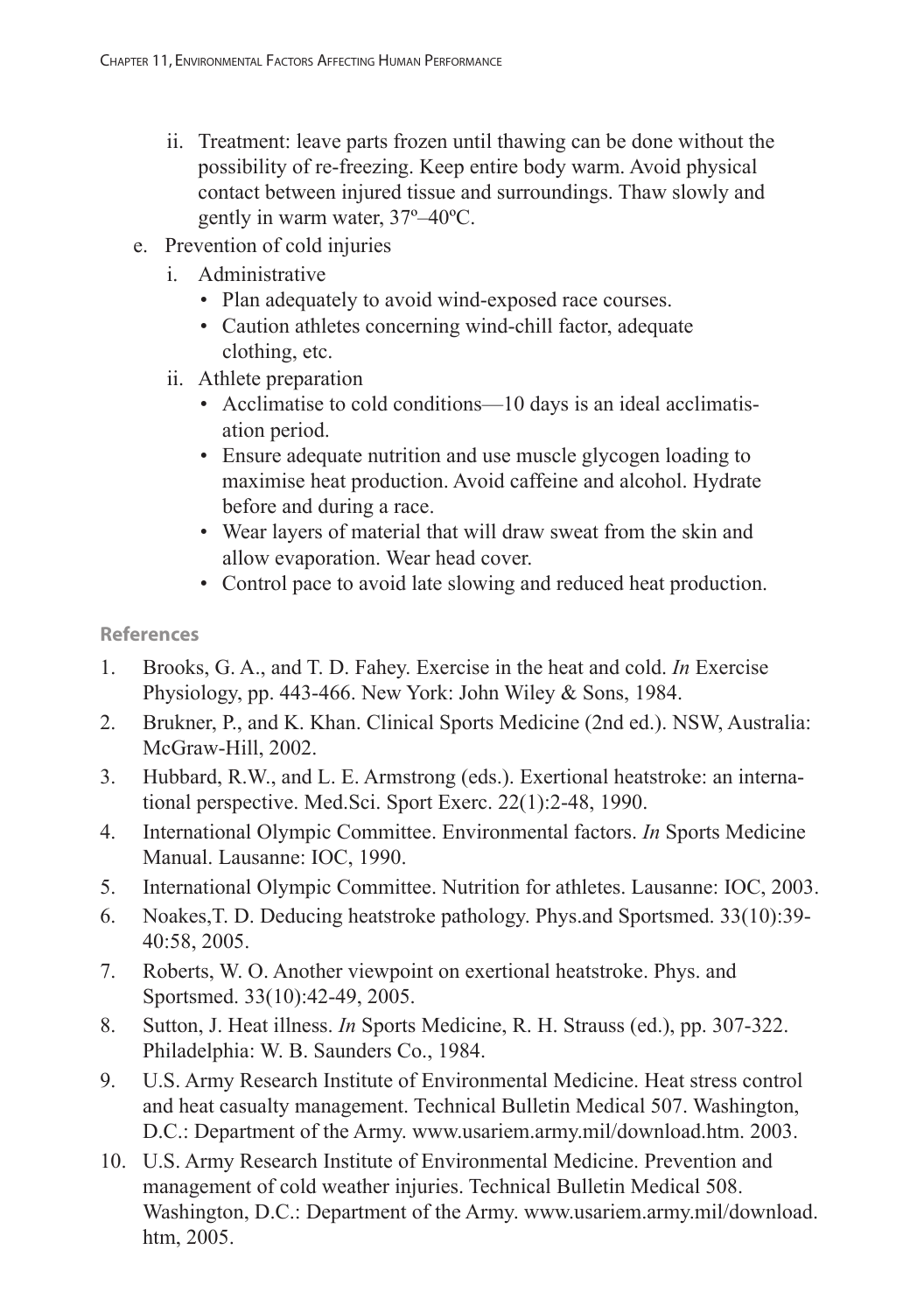11. Wilmore, J. H., and D. L. Costill. Physiology of Sports and Exercise (1st ed.). Champaign, IL: Human Kinetics, 1994.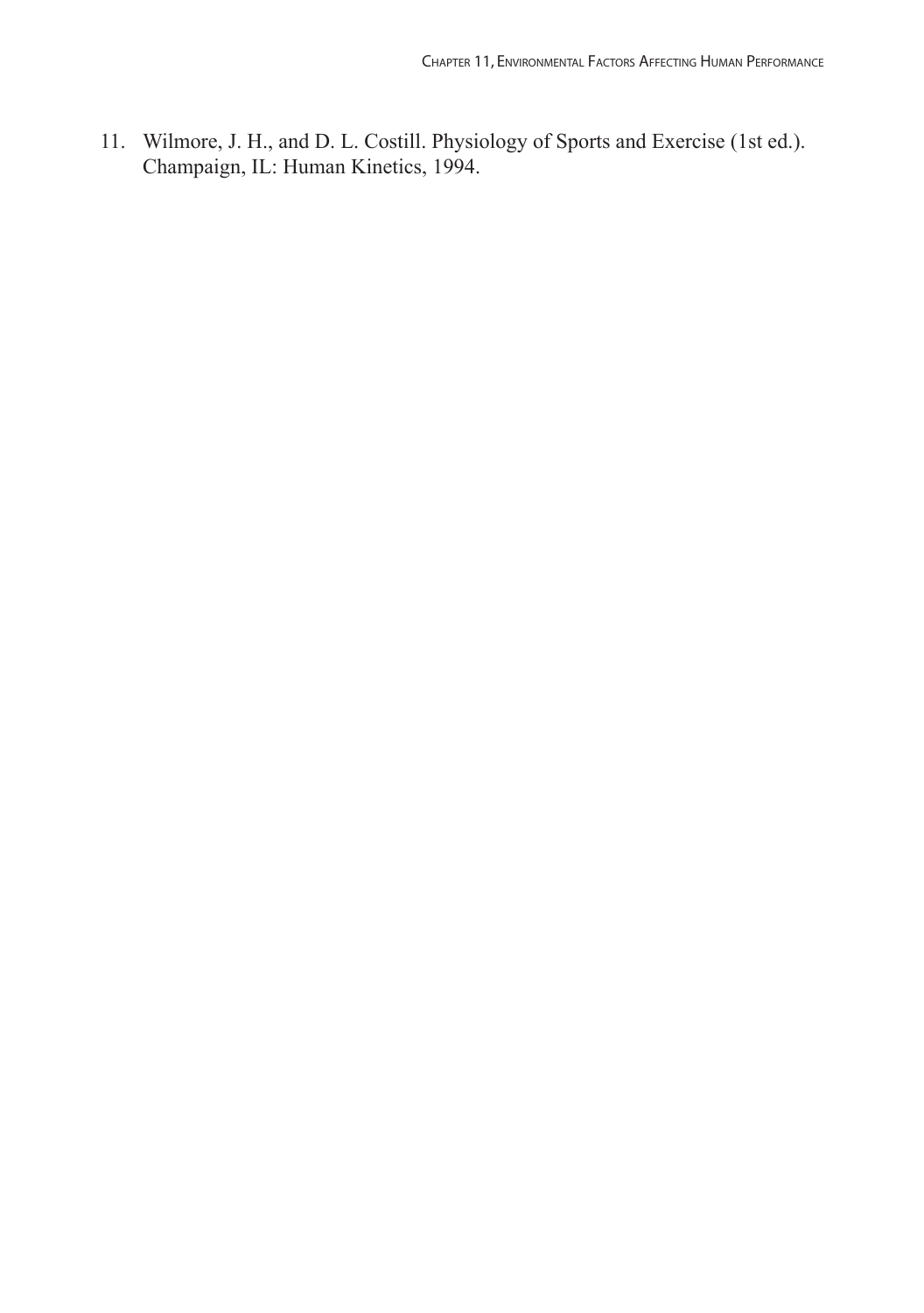# **ALTITUDE**

Altitude adversely affects performance in aerobic events (i.e., those lasting more than two minutes), because the partial pressure of oxygen decreases as barometric pressure falls. This leads to a decline in pulmonary diffusion of oxygen into the blood. A measurable effect on maximal oxygen uptake  $(\rm{VO2}_{max})$  can be seen at elevations as low as 1524 m (5000 ft).

# **A. Environmental Conditions at Altitude**

## 1. Atmospheric Pressure

Atmospheric pressure decreases as altitude increases, but the percentage of gases in the air remains constant. Air always contains 20.93% oxygen, 0.03% carbon dioxide, and 79.04% nitrogen. The pressure that oxygen molecules exert  $(PO<sub>2</sub>)$  is directly related to the atmospheric pressure (Pb). This change in the partial pressure of oxygen directly affects the transfer of oxygen between the lungs and the blood, and between the blood and the tissues (Table 11-4).

| <b>Altitude</b> | $Pb$ (mm) | PO, (mm) |
|-----------------|-----------|----------|
| 0 (sea level)   | 760       | 159.2    |
| 1000            | 674       | 141.2    |
| 2000            | 596       | 124.9    |
| 3000            | 526       | 110.2    |

Table 11-4.Changes in the partial pressure of oxygen with increasing altitude.

# 2. Air Temperature

Air temperature decreases about  $1^{\circ}$ C for every 150 m of ascent. This lower temperature also reduces the relative humidity of the air, and increases water losses by evaporation from the skin and the lungs. The increased respiratory rate and loss of respiratory water in dry air can lead rapidly to dehydration, especially during exercise.

# 3. Solar Radiation

Solar radiation increases at altitude, as less ultraviolet light is blocked by the reduced atmosphere and the lower water vapour pressure.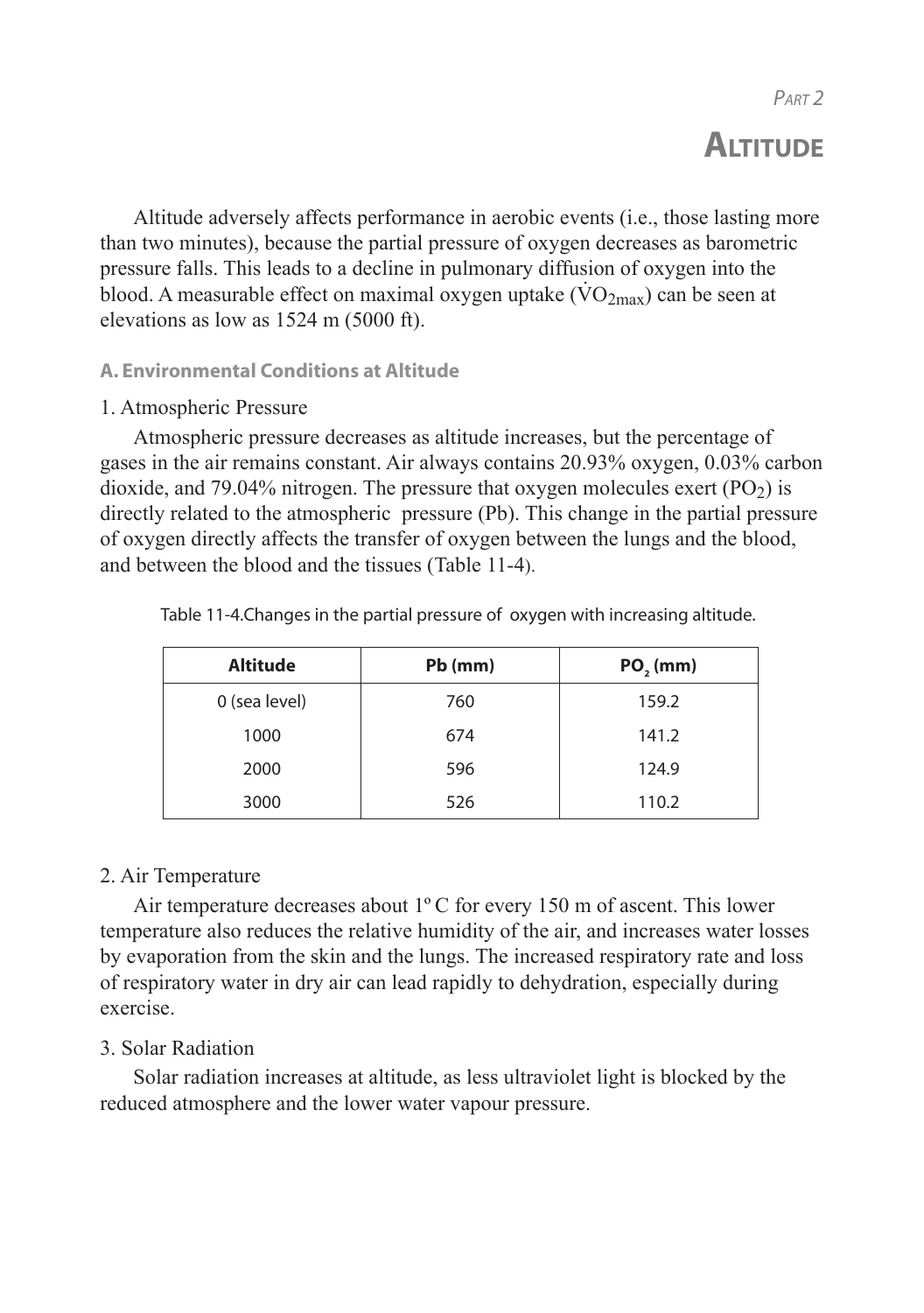#### **B. Physiological Responses to Altitude**

#### 1. Respiratory Responses

a. Ventilation

As the partial pressure  $(PO<sub>2</sub>)$  of oxygen decreases, more air must be taken in to provide adequate tissue oxygenation. This increase in ventilation reduces the amount of alveolar and blood carbon dioxide, leading to respiratory alkalosis. The kidney compensates by excreting more bicarbonate ion, decreasing the blood's buffering capacity and reducing the alkalosis (compensated respiratory alkalosis).

#### b. Pulmonary Oxygen Diffusion

 Oxygen diffusion across the alveolar-capillary membrane is dependent upon alveolar  $PO<sub>2</sub>$ . This decreases as altitude increases, leading to a decrease in oxy-hemoglobin saturation. At sea level hemoglobin is 98% saturated, but this falls to 92% at 2400 m (8000 ft).

c. Muscle Oxygen Gas Exchange

 The pressure gradient between blood and muscle oxygen concentration is 74mm Hg at sea level (94mm–20mm). This gradient is the major factor responsible for driving tissue oxygenation. At  $2400$  m the arterial PO<sub>2</sub> is about 60mm Hg, while tissue  $PO<sub>2</sub>$  remains at 20mm Hg, a gradient of only 40mm Hg, or a decrease of nearly 50%.

#### 2. Cardiovascular Responses

a. Blood Volume

 Plasma volume decreases soon after altitude exposure, and levels off after a few weeks. This leads to an increased red cell concentration (hematocrit), aiding oxygen delivery to tissues. Plasma volume is gradually restored, and erythropoietin from the kidney stimulates red cell production.

b. Cardiac Output

Cardiac output must increase at altitude to compensate for the reduced  $PO<sub>2</sub>$  and decreased oxygen delivery to tissues. Initially this is accomplished by an increase in heart rate, as stroke volume is lower due to the decreased plasma volume. After a few days, tissue oxygen extraction improves (increased a-v  $O<sub>2</sub>$  difference) and this reduces the cardiac demands. At maximal workloads, maximal stroke volume, heart rate, and tissue oxygen diffusion are reduced, thus total maximal  $VO<sub>2</sub>$  and aerobic work are diminished.

#### 3. Metabolic Adaptations

As oxidative pathways are limited at altitude, there is a shift toward anaerobic energy sources. At any given work level, lactic acid production is higher than at sealevel. However, at maximal workloads lactic acid is lower, possibly because work levels are too low to maximally activate all energy systems.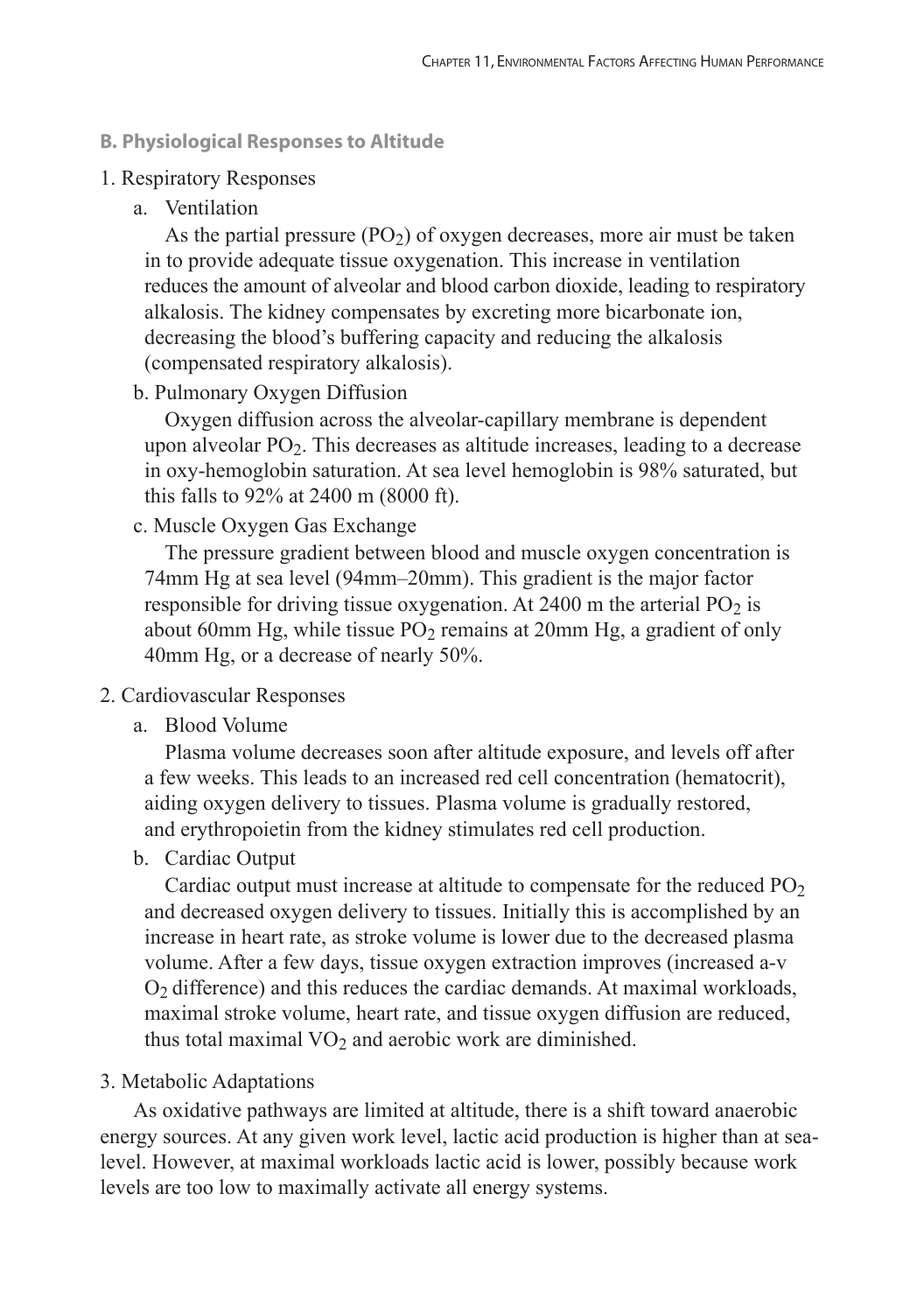#### 4. Maximal Oxygen Uptake

Maximal oxygen uptake measures the ability of the body to take in, transport, and utilise oxygen. It decreases as altitude increases, but does not begin to fall until atmospheric  $PO_2$  drops below 125 mm Hg. This occurs at an altitude of about 1600 m (5250 ft).  $VO<sub>2</sub>$  max. is related to the decline in the barometric pressure and the partial pressure of oxygen (PO<sub>2</sub>).  $\rm \dot{V}O_2$  max. decreases 11% for each 1000 metres above the 1600 metre level.

#### **C. Adaptations to Chronic Altitude Exposure**

#### 1. Blood

Erythropoietin stimulates red cell production, and eventually a higher hemoglobin and hematocrit. Adequate dietary iron is essential to meet this demand for increased erythropoiesis.

## 2. Muscle

Muscle cross-sectional area may decrease with chronic altitude exposure, though capillary density increases to deliver blood to the tissues. At very high altitudes (over 2500 m), levels of muscle enzymes decline, so that muscles are less able to generate ATP aerobically or anaerobically.

#### 3. Cardiorespiratory

Ventilation is stimulated by the hypoxia of altitude. This causes carbon dioxide removal and respiratory alkalosis. Bicarbonate is excreted and remains low, decreasing buffering capacity.

Muscle oxygen uptake decreases at altitude, and improves little with prolonged exposure. This may be due to the profound hypoxia that occurs during exercise at altitude and the consequent inability to train at an adequate intensity and volume.

## **D. Effects on Training**

 Many athletes live at altitude, and others elect to train there in hopes of enhancing their performance at lower elevations. However, maximal aerobic capacity and submaximal aerobic training pace decrease at altitude, especially above 2500–3000 m. Prolonged stays at altitude may be detrimental to high-intensity endurance performance, so altitude training should be interspersed with periods near sea level.

A number of studies have shown that a programme of altitude exposure (hypoxia) interspersed with periods of near-sea-level exposure to permit intense training, when carried out for 3–4 weeks, enhances sea-level performance. This is most likely due to an erythropoietin-induced increase in red cell mass and aerobic capacity, although improved running economy may be a factor.

#### **E. Preparation for Competition at Altitude**

Many major competitions, including the Olympic Games (1968) and the World Championships (1997) are conducted at altitude. While this provides an advantage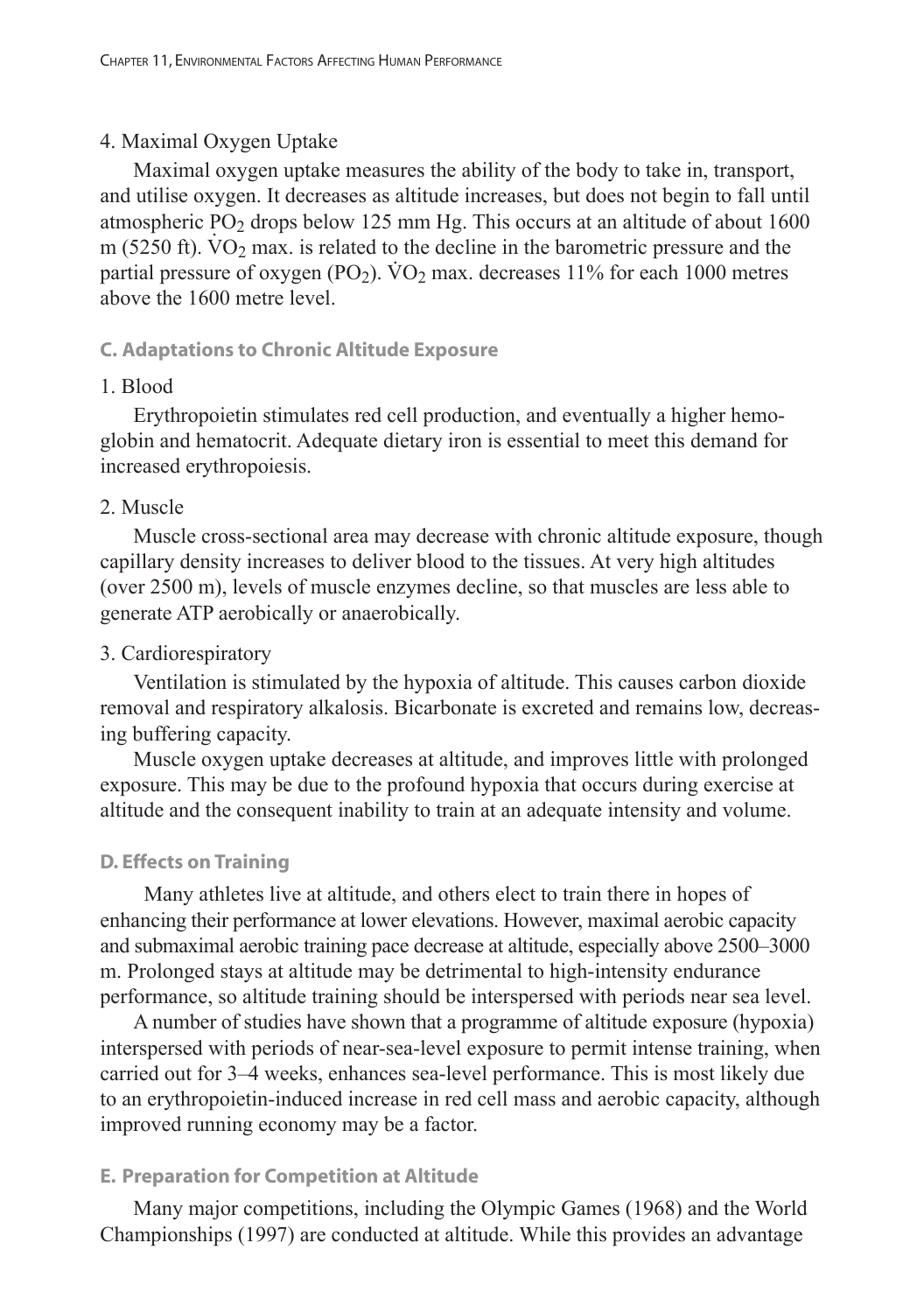for sprinters, hurdlers, and jumpers, endurance events of 800 metres and longer are adversely affected. Therefore, a period of adaptation to altitude is essential in preparation for competition, if one lives at sea level. There is still much to be learned about optimal preparation, but a few principles seem to be well accepted:

- 1. The adaptation period at altitude should be at least 3 or 4 weeks prior to the start of competition.
- 2. Athletes should be in good general health, free of medical and orthopedic problems, and not iron deficient prior to beginning altitude training. Iron supplementation should be used if ferritin levels are low.
- 3. Training volume, intensity, nutrition, and health should be carefully monitored during the training and competition processes.
	- a. During the first week, aerobic adaptation should be stressed. Training volume should be moderate, about 75–80% of sea-level loads.
	- b. Intensity should increase in the second week, with mixed aerobic and anaerobic sessions.
	- c. During week three, emphasis is on maintaining speed, with aerobic work at the highest levels possible. Intensity of runs may be maintained by increasing rest time between interval runs.
	- d. Week four is for tapering and recovery prior to the start of competition.

# **F. Altitude Illness**

 Rapid ascent to elevations of 1500m or more, especially above 2400m (8000 ft), may result in acute "mountain sickness" or, rarely, a severe altitude illness syndrome, such as high altitude pulmonary oedema (HAPE), or high altitude cerebral oedema (HACE). *Caution:* Athletes with sickle cell trait or G-6-P deficiency may sustain a life-threatening crisis with rhabdomyolysis when exposed to high altitude, especially with the added stress of exercise without prior adaptation.

Symptoms of altitude illness include headache, nausea, lethargy, anorexia, vomiting, and disturbed sleep patterns. Symptoms may begin within hours of ascent, peak in 1–2 days, and generally resolve in 3–4 days.

High altitude pulmonary oedema (HAPE) is a medical emergency. Symptoms and signs include those of altitude sickness plus cough, dyspnea, frothy sputum, chest pain, tachypnea, respiratory distress, and pulmonary rales. HAPE occurs more often in young, active people following heavy exercise in cold air.

High altitude cerebral oedema usually occurs after rapid ascent to 4000 m or more. Signs and symptoms include severe headache, ataxia, confusion, blurred vision, and altered consciousness. Rapid removal to a lower altitude is essential, plus oxygen and IV glucocorticoids.

The following may help prevent altitude illness:

- 1. A gradual ascent of no more than 300 m–600 m per day over 2400 m should be made.
- 2. Acetazolamide (Diamox) may be helpful prophylactically.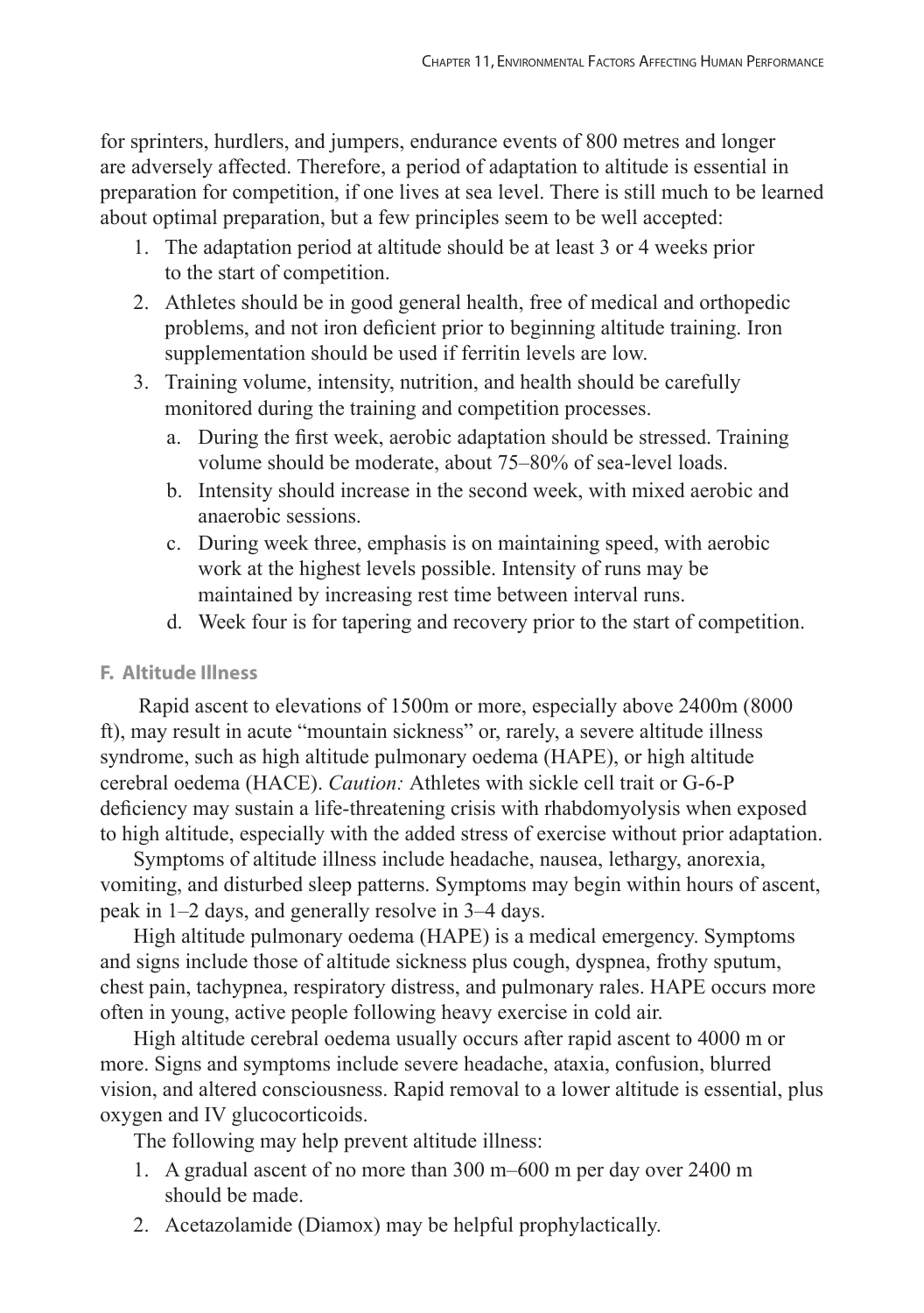- 1. Brooks, G. A., and T. D. Fahey. Exercise in high and low pressure environments. *In* Exercise Physiology, pp. 471-498. New York: John Wiley & Sons, 1984.
- 2. Gore, C. J., and W. G. Hopkins. Positive effects of intermittent hypoxia (live high:train low) on exercise performance are not mediated primarily by augmented red cell volume. J. Appl. Physiol. 99:2055-2058, 2005.
- 3. International Olympic Committee. Environmental factors. *In* Sports Medicine Manual, pp. 423-452. Lausanne: IOC, 1990.
- 4. Levine, B. D., and J. Stray-Gunderson. Point: Positive effects of intermittent hypoxia (live high:train low) on exercise performance are mediated primarily by augmented red cell volume. J. Appl. Physiol. 99:2053-2055, 2005
- 5. Rusko, H. K., H. O. Tikkanen, and J. E. Peltonen. Altitude and endurance training. J. Sports Sci. 22:928-944-945, 2004.
- 6. Samenza, G. L. O-2-regulated gene expression: transcriptional control of cardio-respiratory physiology by HIF-1. J. Appl. Physiol. 96:1170-1177, 2004.
- 7. Stray-Gunderson, J., R. F. Chapman, and B. D. Levine. "Living high-training low" altitude training improves sea-level performance in male and female elite runners. J. Appl. Physiol. 91:1113-1120, 2001.
- 8. Wilber, R. L. Current trends in altitude training. Sports Med. 31:249-265, 2001.
- 9. Wilmore, J. H., and D. L. Costill. Physiology of Sports and Exercise (1st ed.). Champaign, IL: Human Kinetics, 1994.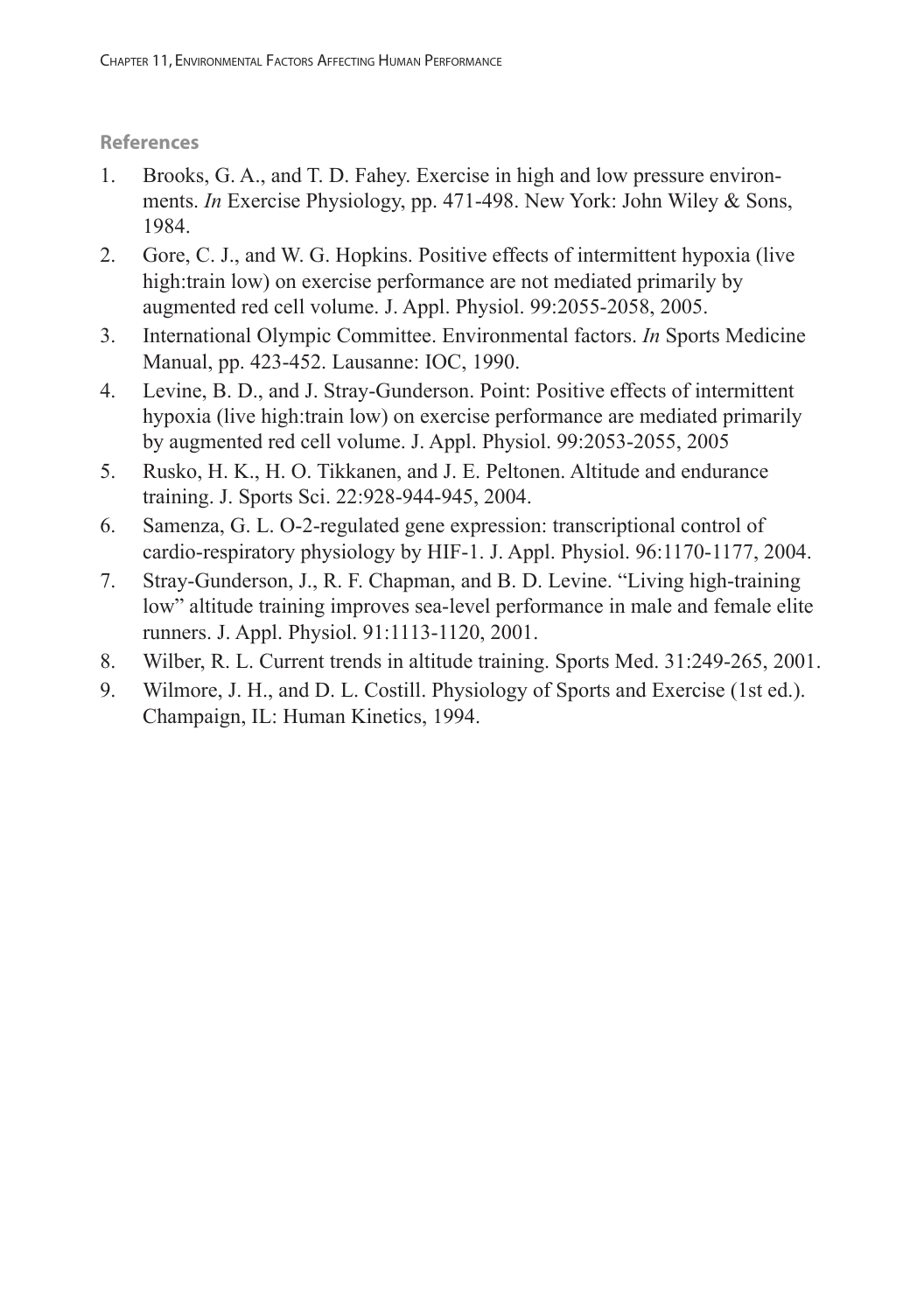*PART 3*

# **AIR POLLUTION**

## **A. Air Pollution**

Athletes exercising in urban environments may be exposed to a variety of pollutants that may affect performance. The most common atmospheric pollutants include carbon monoxide, ozone, particulate matter, sulfur oxides (SOx), nitrogen oxides (NOx), and peroxy-acetylnitrate (PAN). The "pollution index," calculated as pollutant concentration x ventilation volume x exposure time, is the best way to monitor potential threats to athletes.

- **Carbon monoxide (CO)** readily combines with hemoglobin to reduce tissue oxygenation, increase cardiac work, and impair psychomotor function. It is insidious, as it causes no local irritant symptoms to the airways.
- **Oxidants (ozone)** cause tracheal and bronchial irritation, chest tightness, and induce bronchospasm and reduced lung function (decreased FEV1). They affect endurance performance at levels of 0.1-0.3 ppm. Asthmatics may be more adversely affected and will need more thorough management.
- **Particulate matter** is composed of solid and liquid droplets, and may contain acids (nitrates and sulfate), organic chemicals, allergens (pollens and molds), metals, soil, and dust. Particles are less than 10 microns in size: "fine particles are defined as less than 2.5 microns, while "course" particles are 2.5–10 microns. High levels of particulate matter may affect the health of older people, increasing morbidity and mortality of those with pulmonary and cardiac disease, as well as affect young people with asthma. Long-term exposure may lead to a permanent decrease in lung function and chronic bronchitis.
- **Sulfur oxides (SOx)** irritate the upper airway, causing transient broncho spasm. They are a significant problem for asthmatics, even at low concentrations.
- **Peroxyacetylnitrate (PAN)** and **Nitrogen oxides (NOx)** cause symptoms similar to those triggered by ozone.

# 1. Prevention/Management

# a. Administrative

 Schedule events at locations and at times when pollutants are at the lowest levels—away from traffic, near parks and oceans. To minimise ozone exposure, race early in the AM or late PM.

b. Athlete Adaptation

 Adaptation to ozone and sulfur oxide may occur, with less broncho spasm and irritative symptoms. Asthmatics may be treated with cromolyn sodium, and aerosol adrenal corticoids and/or beta-2 agonists. "Normal"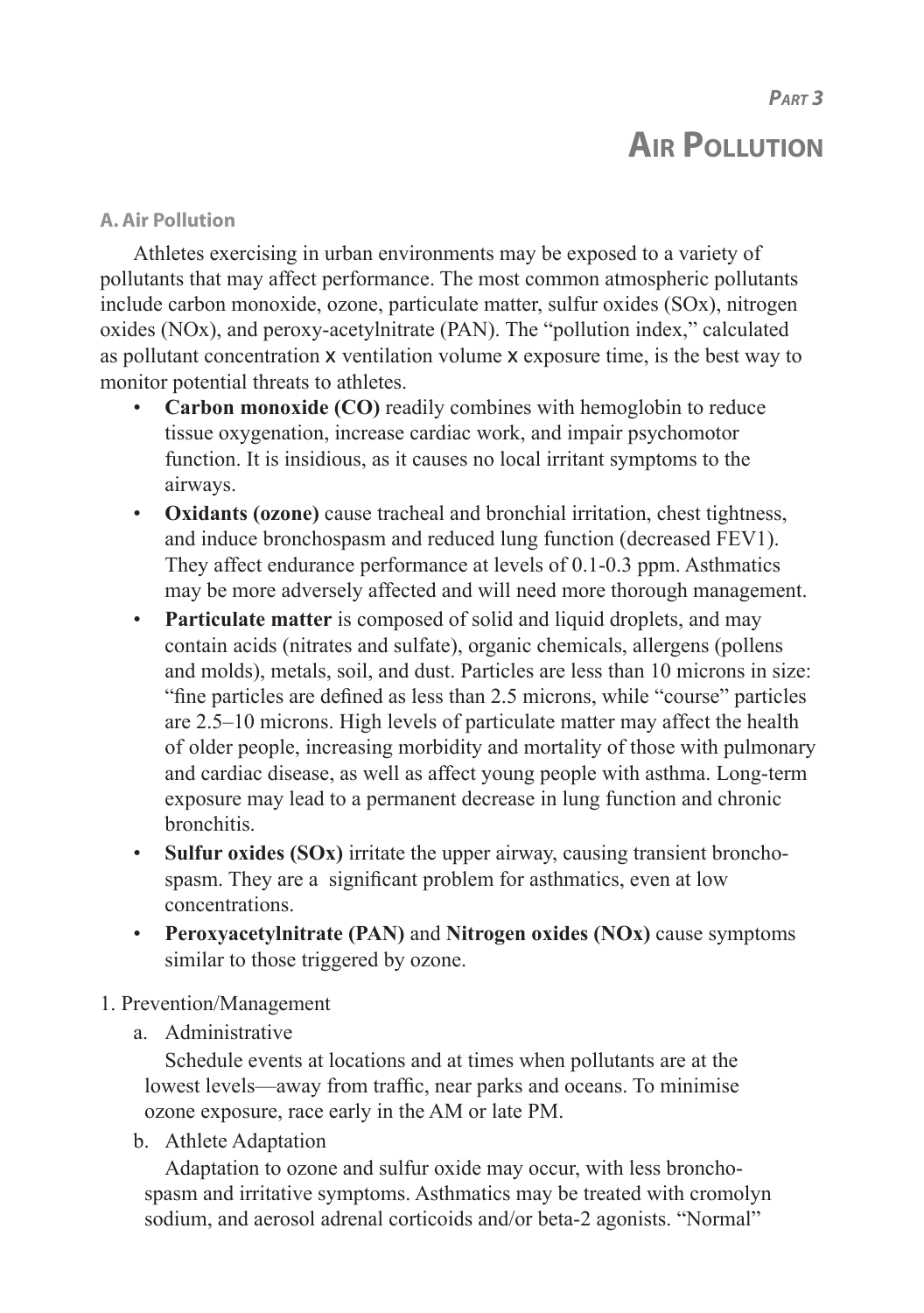athletes may develop exercise-induced asthma (EIA) and require beta-agonist therapy.

- 1. Environmental Protection Agency. Particle Pollution and Your Health. http:// www.airnow.gov/index.cfm?action=particle.cover. Accessed from Medline Plus, http://www.nlm.nih.gov/medlineplus/airpollution.html.
- 2. International Olympic Committee. Environmental factors. *In* Sports Medicine Manual. Lausanne: IOC, 1990.
- 3. McCafferty, W. B. Air Pollution and Athletic Performance. Springfield, IL: Charles C. Thomas, 1981.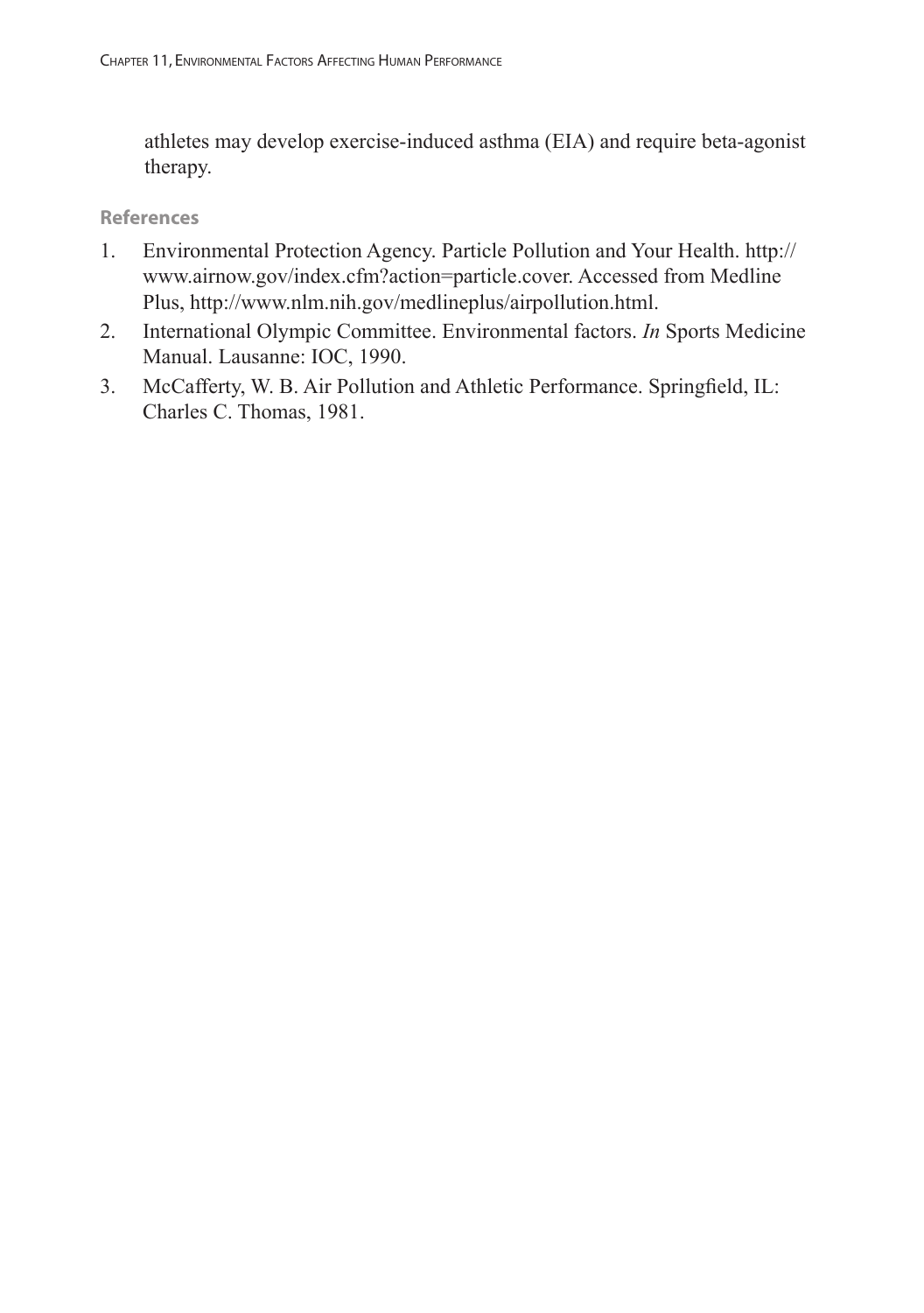# *PART 4* **JET LAG**

Circadian rhythmic oscillations affect numerous physiologic functions that contribute to athletic performance. Circadian rhythms are expressed as oscillations in physiologic systems (body temperature, heart rate, hormone secretory rates), and responsiveness to internal stimuli (neuro-transmitters, electrolytes, metabolic substrates) or external stimuli (environmental factors, food, drugs, other stressors). Circadian rhythms are synchronised by periodic environmental changes (primarily the light-dark cycle), social interactions, and other environmental factors.

#### **A. Effects on Performance**

Athletic performance can be affected by: 1) the time-dependent changes in circadian peak to trough, and amplitude of physiological variations, and by 2) disruption of circadian rhythms due to trans-meridian travel and subsequent changes in the sleep-wake cycle (i.e., "jet lag"). Circadian dysrhythmias ("jet lag") can result in a wide variety of symptoms, including fatigue, insomnia, sleep disturbances, headaches, irritability, altered gastro-intestinal motility (constipation), and impaired athletic performance.

Factors that may affect the degree of circadian dysrhythmicity include the rapidity of travel and number of times zones crossed, direction of flight, rate of adaptation of various systems, synchroniser intensity, diet, and individual factors (personality, age, gender, chronotype).

#### 1. Distance and Speed

Crossing as few as two or three time zones may affect performance, but in general the more time zones crossed, the greater the disruption in circadian rhythms. Obviously, rapid travel by jet plane is more disruptive than intermittent or slower means of travel.

## 2. Direction of Travel

East-bound travel is more disruptive than west-bound travel and recovery takes longer. This is because human physiological systems prefer a circadian cycle longer than 24 hours, and thus adapt better to a phase delay (lengthening) than to a phase advance (shortening). Physiological systems adapt 30–50% faster to westward travel than to eastward travel.

## 3. Rate of Adaptation

Different physiological systems adapt to time-zone changes at different rates. Those that respond to environmental cues, such a heart rate, adjust more rapidly than internally controlled systems such as core temperature. The specific systems responsible for decreased athletic performance have not been identified, but are probably related to alterations in the sleep-wake cycle and the body temperature circadian cycle.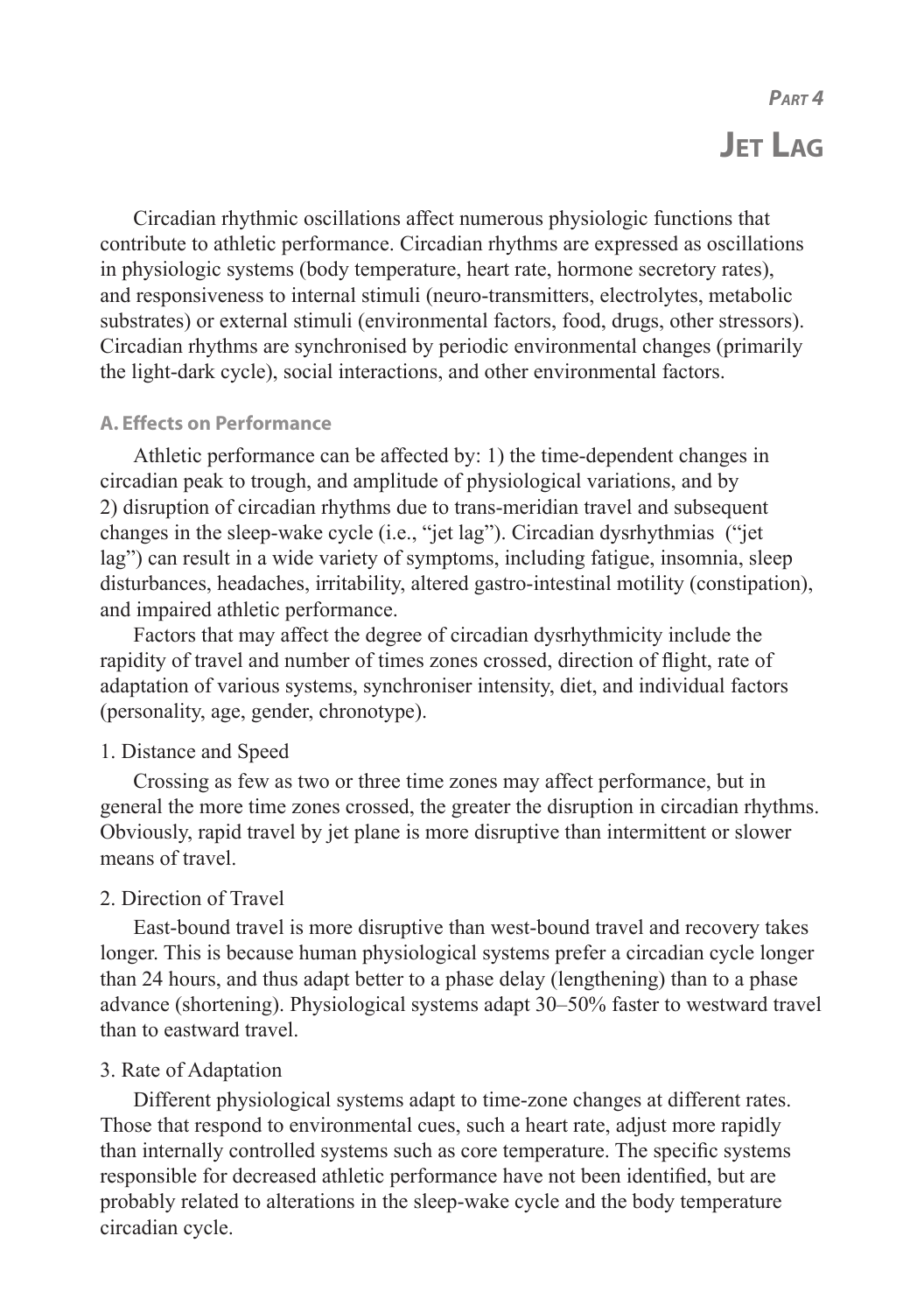## 4. Synchroniser Intensity

Appropriate exposure to external synchronisers, such as daylight, regular meals, social interactions, moderate physical activity, and the establishment of regular sleep-wake cycles can help shift circadian rhythms so that they are in phase with the local environment.

## 5. Diet

Different foods cause different bodily reactions and can affect whether we feel sleepy or awake. Starchy and sweet foods provide quick but transient energy. They stimulate the indoleamine metabolic pathway and encourage higher concentrations of tryptophan, an essential amino acid, to enter the brain and be converted to sleepinducing serotonin. As serotonin levels rise, sleep comes more readily. Thus, starchy and sweet foods ultimately tend to make one feel lethargic and can aid in sleep.

In contrast, high protein foods help stimulate the "get-up-and-go" catecholamine pathway (adrenaline pathway, starting from amino acid tyrosine and resulting in the synthesis of the neurotransmitters dopamine, norepinephrine, and epinephrine) and tend to make us more alert.

Thus, what and when one eats helps the biological clock function. Adjustments triggered by diet help the body adapt to travel across time zones by contributing, along with other "zeitgeber" (see below), to a shift of the biological from home time to destination time.

# 6. Individual Differences

 Individuals differ considerably in their ability to adapt to changes in circadian rhythms. About 20–30% have little difficulty, while a similar percentage never adjusts well. In general, the "lark" or morning type adapts poorly to westward travel, while the "owl" (extrovert) adapts less well to eastward flight.

Introverted and highly neurotic persons have more difficulty adjusting to jet-lag. Highly motivated individuals (such as athletes) usually can overcome any tendency to performance decrement through extra effort.

# 7. Minimising Jet Lag's Effects

Everyone has an internal "biological clock" guiding daily life. This clock prepares the digestive system to receive food at normal times and causes production of digestive juices even before we smell food. It also helps regulate energy, strength, and alertness, and causes one to become tired about the same time each evening.

Important steps to reduce jet lag involve adjustment of time cues, or "zeitgeber" (pronounced "tseitgaybur"). Zeitgeber are activities and inputs that help the body interpret its environment, determine whether it is day or night, and decide what activities (including conscious, unconscious, and biochemical activities) are appropriate for the time. Major zeitgebers are diet, light, exercise, drugs, and social interaction. Adjustment of these cues before and during travel help the body reset its internal clock more quickly and easily.